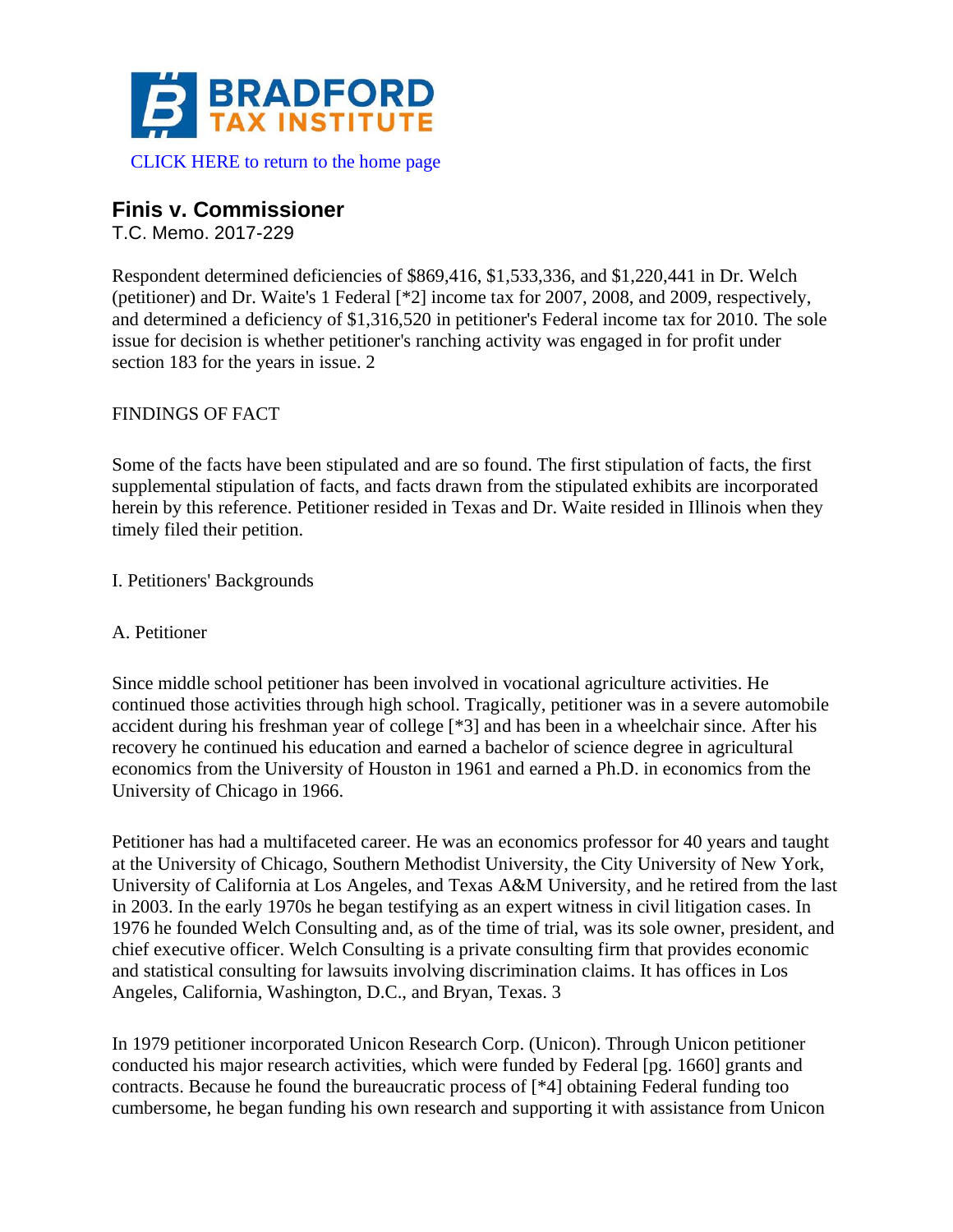and Welch Consulting. As of the time of trial petitioner still performed managerial activities at Unicon.

In 1982 petitioner formed a partnership, Computing Resource Center (CRC), of which he was a 50% partner. CRC eventually became StataCorp LP. StataCorp provides software for the research community. During the years in issue petitioner was no longer involved in StataCorp's day-to-day operations and did not receive a salary from it.

In 2007 petitioner formed PayEval to develop a statistical program that would assist businesses in assessing the equal opportunity outcomes between demographic groups in pay, promotion, and other areas. After two or three years he was unable to sell the program and ceased development. Starting in 2009 petitioner considered PayEval part of Welch Consulting.

Meanwhile, back at the ranch in Texas Fridays and Saturdays were work days, with the ranch being relatively quiet on Sundays. During the years in issue petitioner spent Thursday nights through Sundays at his ranch.

Petitioner has never had a written business plan for any of his business ventures.

[\*5] B. Dr. Waite

Dr. Waite holds a master's degree and a doctorate in sociology. She has been a professor at the University of Chicago since 1991. She and petitioner married in 2007 and divorced in 2010. During the years in issue Dr. Waite split her time between Chicago, Illinois, and petitioner's ranch in Texas, spending the weekends at the ranch with petitioner. Although she toured the ranch with petitioner and occasionally listened to his ideas and plans for it, Dr. Waite was not involved in any of the ranch operations.

### II. Center Ranch

### A. Land

In 1987 petitioner purchased the first 130 acres of land that would become Center Ranch. 4 Center Ranch now comprises nearly 8,700 acres on seven tracts of land in Leon County, Texas, near Centerville. 5 Petitioner purchased thousands of those acres during the years in issue. Center Ranch is split into the following divisions:

| [*6]<br>Division | Acreage $/1/$ | Acquisition<br>dates | Purchase<br>price | Appraised<br>value $/2/$ |
|------------------|---------------|----------------------|-------------------|--------------------------|
|                  |               |                      |                   |                          |
| Headquarters     | 2,410         | 1987-2010            | \$4,493,166       | \$14,630,000             |
| Buffalo Creek    | 1,274         | 1989-1999            | 861,563           | 2,720,000                |
| Stanmire/River-  |               |                      |                   |                          |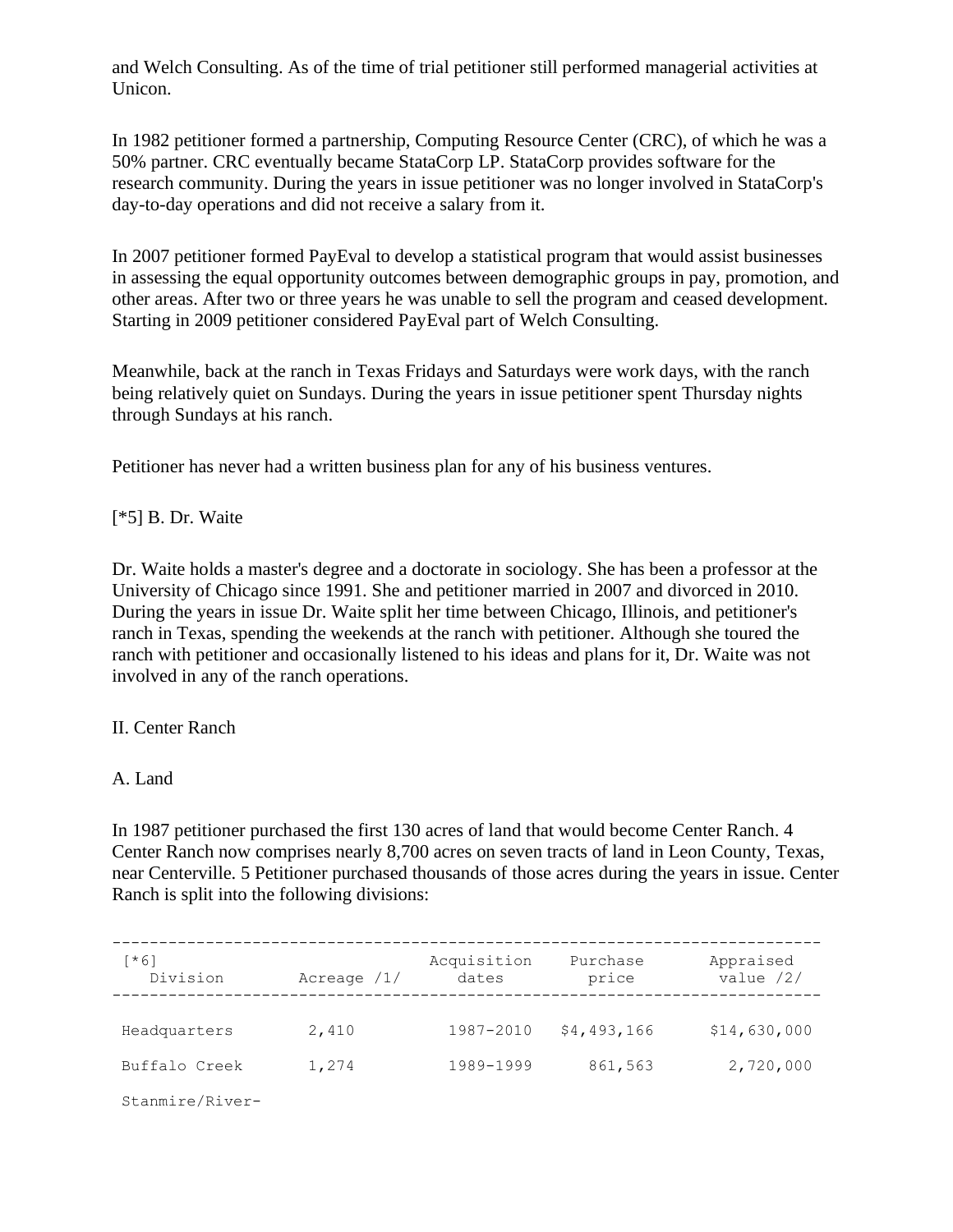| bottom                                                                                                   | 1,172 | 1990-2008  | 906,687   | 2,900,000                        |  |  |
|----------------------------------------------------------------------------------------------------------|-------|------------|-----------|----------------------------------|--|--|
| Coker Place                                                                                              | 320   | 2006       | 639,000   | 1,032,000                        |  |  |
| Trinity River                                                                                            | 2,703 | 2007, 2010 | 3,950,535 | 5,510,000                        |  |  |
| Keechi Creek                                                                                             | 761   | 1998       | 477,300   | 2,970,000                        |  |  |
| Bull pens/<br>receiving                                                                                  |       |            |           |                                  |  |  |
| pens                                                                                                     | 48    | 1989       | 43,500    | 470,000                          |  |  |
| Total                                                                                                    | 8,688 | n/a        |           | $11, 371, 751$ /3/ 330, 232, 000 |  |  |
| $/1/$ All acreage amounts are rounded to the nearest whole number.                                       |       |            |           |                                  |  |  |
| /2/ The appraised values are as of Nov. 12, 2013, the inspection date of<br>petitioner's expert witness. |       |            |           |                                  |  |  |
| /3/ The appraised value of each division includes the surface and mineral                                |       |            |           |                                  |  |  |

 rights petitioner owned. The Keechi Creek Division had six acres fen ced off for an oil pad, for which petitioner received rent. In 2010 petitioner earned over \$900,000 of oil and gas royalties that he reported on a Schedule E, Supplemental Income and Loss (From rental real estate, royalties, partnerships, S corporations, estates, trusts, REMICs, etc.), attached to his return. ----------------------------------------------------------------------------

Headquarters includes the veterinary clinic (vet clinic), the horse center, the horse training facilities, and the Mill Creek Division, which includes more than 45 acres of lakes. 6 The divisions are noncontiguous tracts of land except for Headquarters [\*7] and Mill Creek Division. Petitioner purchased Coker Place as an investment property. Coker Place is wooded, and the 320 acres are leased for hunting. During the years in issue petitioner also leased approximately 900 acres known as Sadler Place Division for ranch purposes.

Additionally, petitioner owned two duplexes on approximately 20 acres of land in Centerville. Although they were in town, petitioner considered the duplexes part of Headquarters. They were purchased when Center Ranch needed housing for ranch hands. If the duplexes were not needed to house ranch hands, they were leased month to month.

#### B. Ranch Operations

In 1987 petitioner's original intent was to grow hay as a cash crop and to raise some cattle on the first 130 acres he had purchased. Center Ranch is now a multioperational, 8,700-acre ranch with 25 full-time employees who receive annual salaries ranging from \$25,000 to \$115,000. 7 Petitioner also employs part-time ranch hands as needed. Over the years petitioner has realigned his workforce to reflect current needs, and he has fired employees for nonperformance or [\*8] inappropriate behavior. The three main Center Ranch operations are cattle, hay, and horses, each of which will be discussed in more detail infra.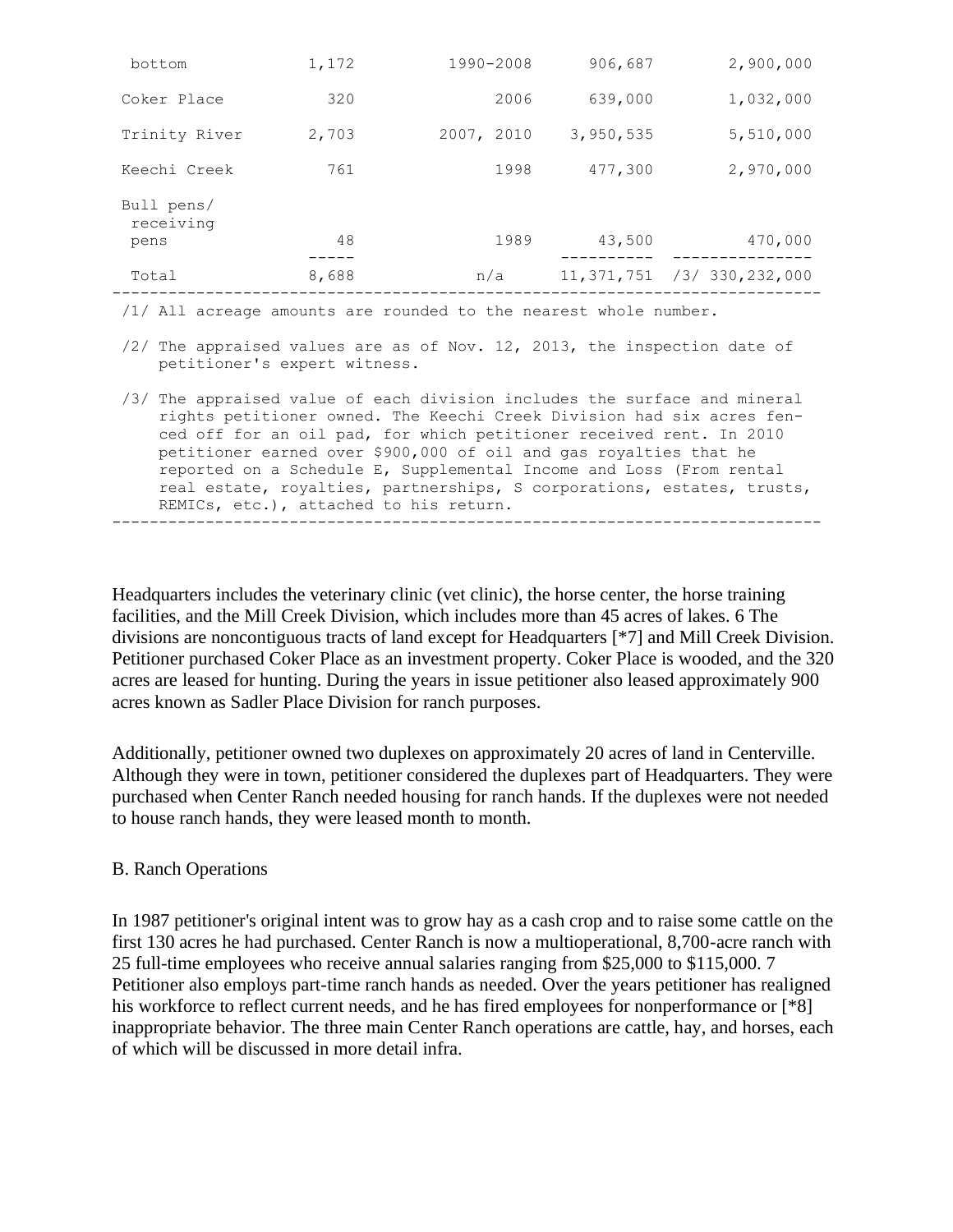Center Ranch also had a vet clinic that provided services for large and small animals. 8 Construction on the vet clinic began in 2003; it was originally built to support Center Ranch's horse operation. All of the vet clinic's employees-except the veterinarians-were Center Ranch employees. There was a licensed veterinarian on site during each of the years in issue. Petitioner rented the vet clinic facilities to the veterinarians and had management services agreements and licensing agreements with them. The vet clinic provided services for Center Ranch animals under the management services agreements. It provided services for animals owned by the public for a fee. The vet clinic was a separate entity and filed its own tax returns for the years in issue.

Center Ranch had a trucking operation and owned multiple 18-wheeler trucks that it used to move cattle and hay around the ranch and to transport cattle when they were purchased or sold. It also leased the trucks to move the cattle and the hay of others, and it charged the third parties per load hauled. Center Ranch [\*9] also performed backhauls-picking up a load on a return trip-to maximize its trucks' use.

Additionally, there was a timber operation-including a timber manager-and there were several hundred acres leased for hunting on Center Ranch. In the late 1980s petitioner did only "a little bit" of hunting on ranch property and has done none since then. During the years in issue Center Ranch had a website and a Facebook page, advertised in the Quarter Horse Directory online, and had videos of its operations and of its horses performing in various competitions posted to YouTube. As with his other business ventures, petitioner did not have a written business plan for Center Ranch.

During the years in issue petitioner subscribed to the following professional publications: Brangus Journal, Angus Journal, Showbox (Texas Junior Livestock Associa[pg. 1662] tion publication), American Red Angus Magazine, Gulf Coast Cattleman, the Cattleman Magazine, the Maine Anjou Voice, Livestock Reporter, Brahman Journal, Working Ranch Magazine, the Ear (a genetics marketing magazine), the Progressive Farmer, Rancher's Exchange, Western Horseman, Quarter Horse News, Quarter Horse Journal, Cutting Horse Chatter, Reined Cow Horse News, Pacific Coast Journal, America's Horse, and Billings' Livestock Commission Horse Sale Update.

#### [\*10] 1. Cattle Operation 9

Soon after purchasing the initial 130 acres of land, and upon the advice of his high school vocational agriculture teacher, petitioner purchased 34 bred heifers at auction with the intent of using their calves to start a club calf operation. 10 Initially, petitioner's former teacher was going to manage the club calf operation for him. Unfortunately, he passed away shortly before petitioner purchased the cattle. After a short period of managing the club calf operation, petitioner decided that it would not be profitable because the prices were low, the bred heifers he purchased were not the preferred club calf breed and did not sell well, and marketing the operation was too time consuming. In total the club calf operation did not last more than five years.

For business reasons petitioner decided to move to a beef cattle operation and began breeding purebred Maine Anjou cattle. Unfortunately, because that breed of cattle proved not well suited for the hot and humid climate of Leon County and did not do well, he again modified the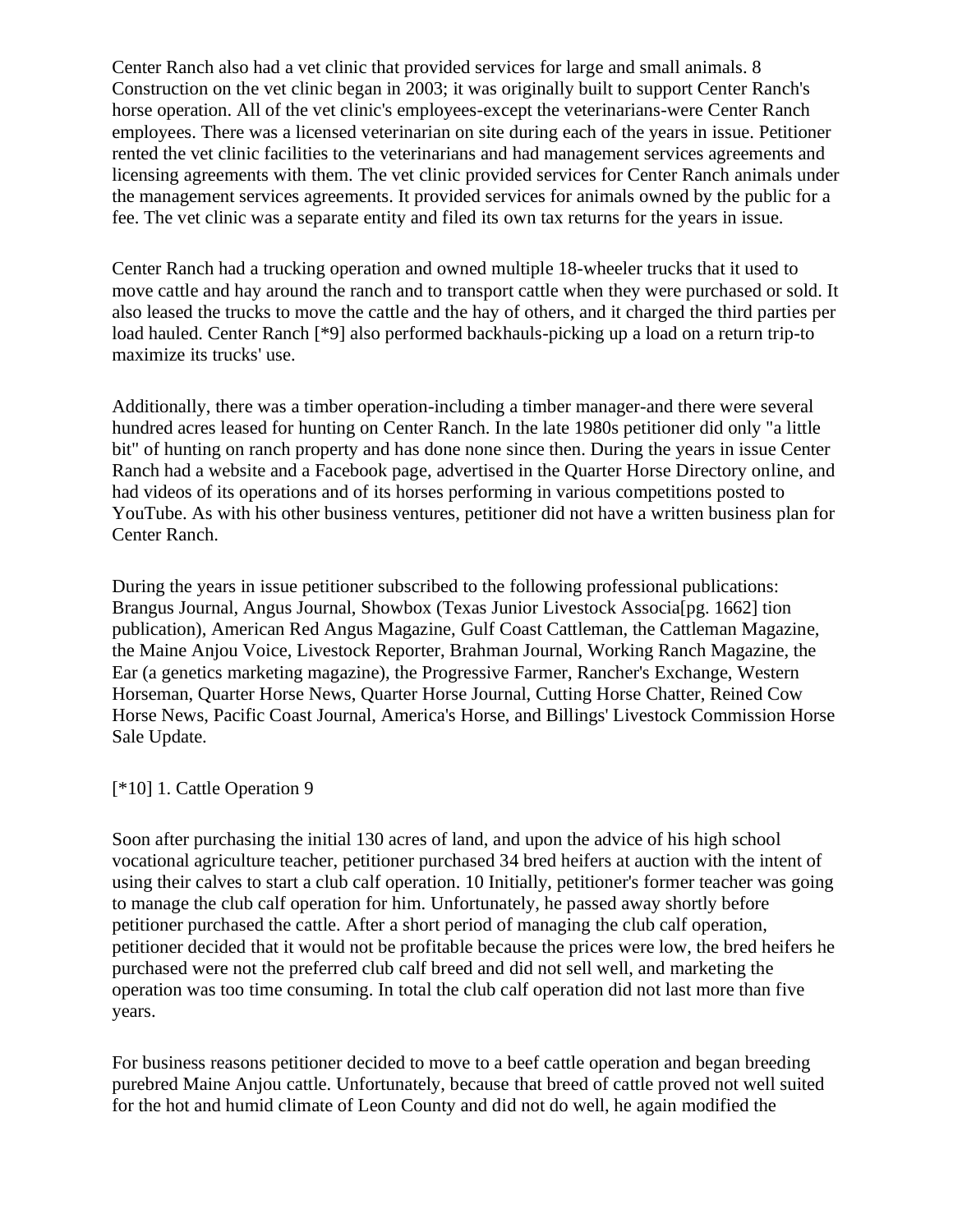operation. In 1996, after [\*11] conferring with his ranch manager, petitioner sold his Maine Anjou herd and purchased Brangus cattle, which had been developed by crossing Brahmas and Angus cattle. They were known to thrive in heat and humidity. He added purebred Angus cattle to the operation and hired a purebred cattle manager. All of petitioner's Brangus and Angus cattle were registered-the Brangus with the International Brangus Breeders Association and the Angus with the American Angus Association. Center Ranch's purebred herd operation used artificial insemination for breeding purposes, which required constant care and supervision of the purebred heifers in the herd. This proved to be too time intensive for petitioner's ranch hands and was not successful; therefore, he sold his entire purebred herd and fired the purebred cattle manager in 2006.

Later that year petitioner, for business reasons, decided to hire a new cattle manager and began raising a commercial cattle herd to operate a cow-calf operation, in which the product was the calf. 11 Petitioner's ranch employees had previously worked his cattle operation on horseback and continued the tradition with the commercial cattle herd. Because Center Ranch wanted to build the size [\*12] of its herd, it did not sell any of its calves during the years in issue. In addition a small herd of Longhorn cattle was also part of the cattle operation. The Longhorn calves and the commercial calves were used in Center Ranch's horse operation. Center Ranch's ranch manager estimated that it could carry a maximum of 2,000 head of mature cattle. 12 During the years in issue portions of Headquarters and the Buffalo Creek, Trinity River, Stanmire/Riverbottom, and Keechi Creek Divisions were used for the cattle operation.

### 2. Hay Operation

In 1988 petitioner began planting hay crop grasses and now grows Coastal Bermuda grass and Tifton 85 Bermuda grass for hay crops in various pastures across Center Ranch. The weather conditions and cattle population would dictate which pastures were used, and if there was enough rainfall, the hayfields could be harvested four to five times a year. Because there were abnormally high to exceptionally high drought conditions in Leon County, Texas, during the years in issue, in an effort to reduce costs petitioner purchased specialized [pg. 1663] equipment that could spray herbicides at the same time the hay was fertilized. Additionally, Center Ranch cut its fertilizer costs by 10%-12% by spreading its own fertilizer.

[\*13] The ranch hands who worked in the hay operation also worked in the cattle operation.

Center Ranch had also built its own feed mill that was used for the chopping and dry storage of the hay. The hay grown on Center Ranch was used to feed its livestock and also to sell to third parties. Hay baled in round bales was to be fed to cattle in the pastures, and hay baled in square bales was to be fed to horses in stalls. Special baling equipment was purchased so that both large, one-ton-plus round bales and 40- to 70-pound square bales could be produced on Center Ranch's hayfields. Approximately two-thirds of the square hay bales were sold to third parties as a cash crop. In the winter months when no hay was grown, Center Ranch incurred feed costs for its animals. In addition to hay the horses were fed pellets and alfalfa cubes that were purchased in bulk.

### [\*14] 3. Horse Operation 13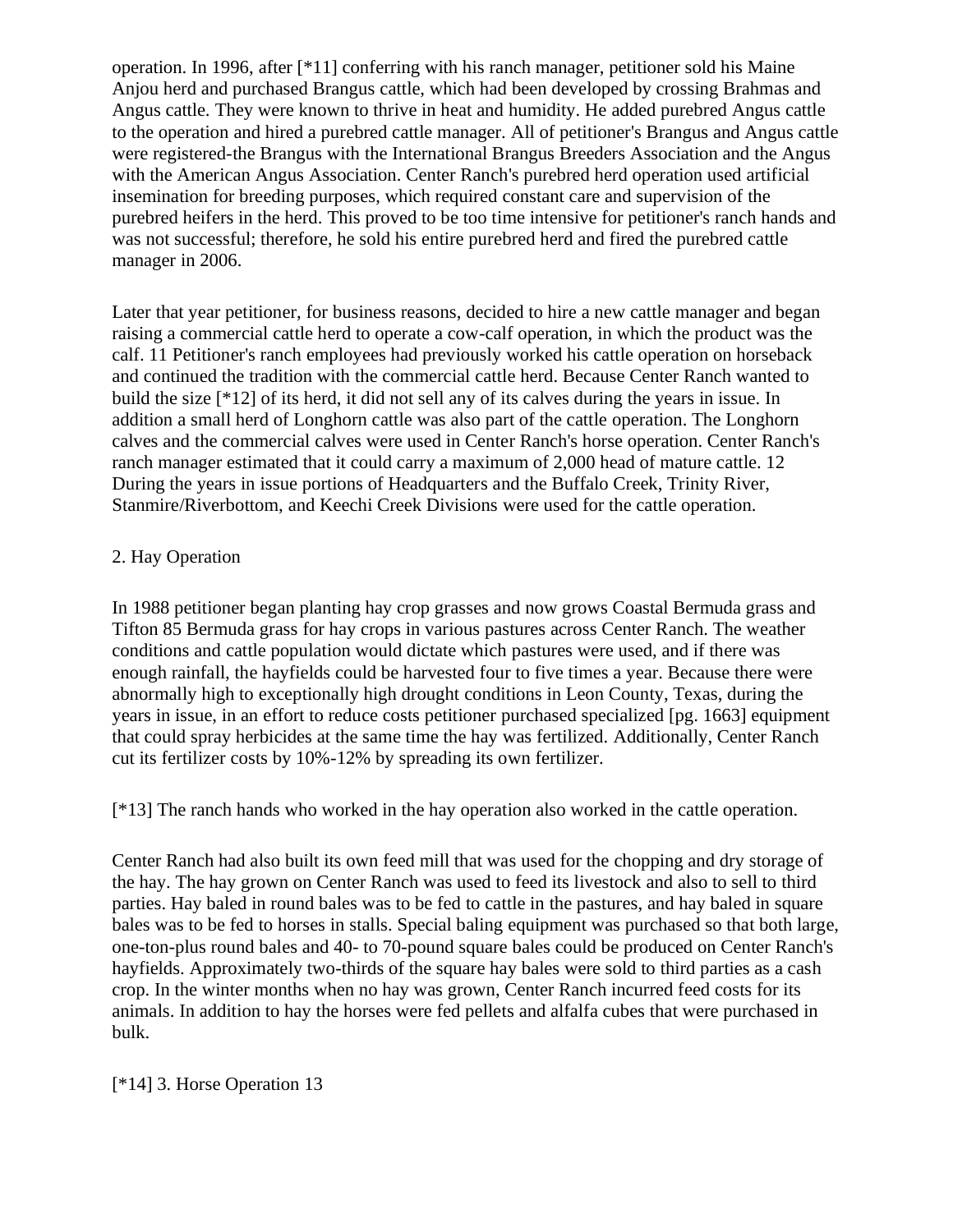In 1999 petitioner attended his first cutting horse show and purchased his first cutting horses-a yearling colt and a yearling filly. 14 Neither of those horses was trained for competition. They were purchased for the ranch's working horse herd to more efficiently work its cattle herd. In 2001 petitioner purchased his first cutting horse with the intent of showing it-a yearling mare, CR Cats Meow. She was not trained at Center Ranch but was sent to a professional trainer. CR Cats Meow never won a major competition and was eventually used solely in the breeding program as a broodmare. In 2003 petitioner purchased a yearling colt, Smart Royal Rey, to be shown. Although Smart Royal Rey did not win a major competition, in 2006 he did tie for seventh place in the National Cutting Horse [\*15] Association (NCHA) Futurity, the major cutting horse event. 15 After Smart Royal Rey's NCHA Futurity success, petitioner decided to train his horses at Center Ranch in pursuit of future Futurity winners.

In 2003 petitioner began construction of the horse center, which was completed in 2005. The horse center is a part of Headquarters; comprises seven buildings, which includes a residence for a horse trainer; and has special barns for stallions, 55 stalls, an arena for training the cutting horses, exercise lots, a walker, an exercise machine, fenced paddocks, a 200-acre pasture for recipient mares, a 35-acre pasture for other mares, and a breeding facility, which operates in tandem with the vet clinic at Center Ranch. 16 See supra p. 8. All of the horse center structures, excluding the horse trainer's residence, are utilitarian work structures. Petitioner's expert witness valued the horse center at approximately \$1,148,118. In 2004 petitioner purchased his first broodmares for a cutting horse breeding program, purchased his last horses used for working horses on Center Ranch, and began focusing Center Ranch's horse operation on cutting horses.

[\*16] Petitione then spent two years studying cutting horse genetics and bloodlines in his search for a stallion to build Center Ranch's breeding program. He studied the patterns of cutting horse registrations to learn the bloodlines of the top cutting horses. He was looking for an outcross 17 to breed with the bloodlines of the dominant stallions in the cutting horse industry. Petitioner also consulted cutting horse trainers, who are highly knowledgea[pg. 1664] ble about and influential in the cutting horse industry.

In late 2006 petitioner purchased his first two cutting horse stallions-Peppy Plays for Cash and Little Peppys Ultimo. He used Peppy Plays for Cash primarily for breeding cutting horse mares. Before and during the years in issue petitioner bought and sold almost 100 horses. Some of those horses were foaled at Center Ranch. For business reasons petitioner decided to sell many of those horses at a loss because of their underperformance or unsuitability for next-generation breeding traits. 18 Petitioner also purchased semen and embryos obtained from horses with the right pedigree in an attempt to upgrade the level of cutting horses trained at Center Ranch.

[\*17] Petitioner decided that for Center Ranch's cutting horse operation to be profitable he needed to breed or purchase a major stallion. To that end he purchased then seven-year-old stallion Woody Be Tuff in early 2008.

Petitioner's intent was for Center Ranch's horse operation to profit from both a breeding program and showing cutting horses. A breeding program generally includes the buying and selling of stallion semen and mare embryos; petitioner bought and sold both. It takes several years to develop a stallion into a stud. The basis of a stallion's value as a stud is his progeny, and a stallion's foals are not typically eligible for competition until four years after breeding.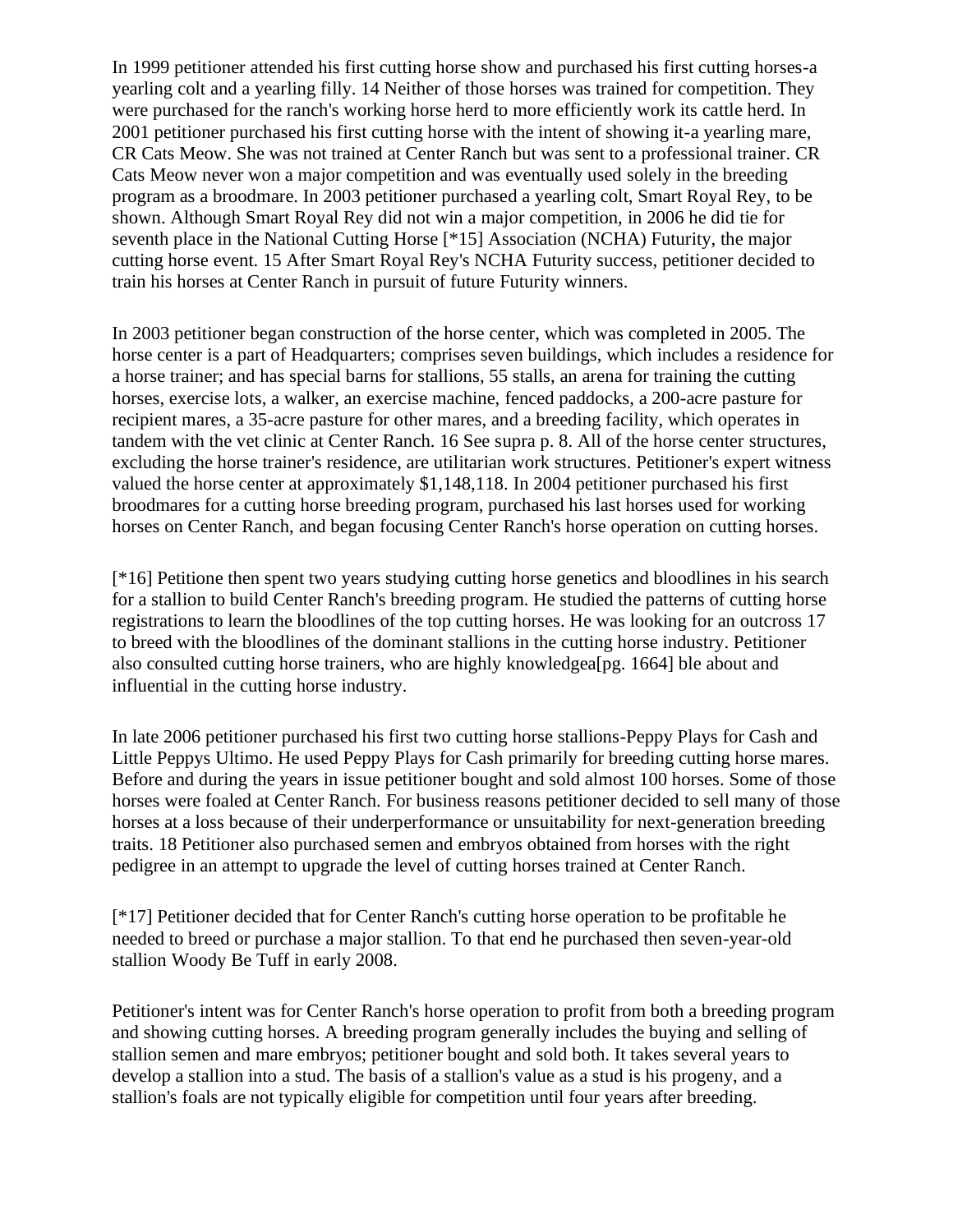It will take five to six years before there is credible information about a stallion's breeding capabilities and his ability to pass on vital cutting horse traits to his progeny. A stallion's stud fees will increase over time if his progeny are successful. Although he was a proven stallion bringing in lifetime earnings of over \$340,000, during the years in issue Woody Be Tuff was a yet unproven stud for a breeding program-his stud fee was no more than \$1,500. But by 2013 his stud fee had increased to \$2,000 plus a chute fee, 19 and by 2014 it had increased to \$5,000 plus a chute fee. As of the date of trial Woody Be Tuff's progeny had [\*18] exhibited his genetic cutting horse traits and had generated prize winnings of over \$500,000. Petitioner and Center Ranch can expect to collect semen from Woody Be Tuff until he is in his mid-20s.

Center Ranch has two of the top cutting horse trainers in the nation under employment contract, both of whom have previously been Futurity champion riders. Training a Futurity-level cutting horse takes several years, and the training program required 75 calves every two weeks to train the cutting horses. 20 Center Ranch's cattle operation usually provided the calves for the cutting horse operation. Additionally, Center Ranch consigned calves for the cutting horse training. Although Center Ranch was paid according to the calves' weight gain during their time at Center Ranch, those payments typically would not cover the full cost of consigning the calves for training.

Center Ranch did most of the training, but some of its cutting horses were sent to outside professional trainers. Cutting horse training does not begin until the horse is two years old. The only three-year-old horses remaining in training are those that have outstanding potential. Half of the horses bred cannot cut at competitive levels and become work horses. Additionally, it is not uncommon for [\*19] horses to be injured during training. An injured or crippled horse's value is substantially reduced and would sell for very little.

Petitioner's horses were entered into the major cutting horse competitions, and he paid thousands of dollars in show fees each year in issue for them to compete, which included entry fees, fees for stalls and shavings, and novice horse fees. There were often multiple Center Ranch horses entered in any one major show. Petitioner's horses were successful, and cutting horse competition winnings increased each year in issue, from \$19,231.31 in 2007 to [pg. 1665] \$61,754.55 in 2010. 21 The competition winnings are split between the owner of and the rider of the horse.

Petitioner has invested \$9,684,283.52 of his own money as capital for Center Ranch's horse operation. 22 He estimated that approximately two-thirds of his assets and approximately 80% of his annual income are devoted to Center Ranch. During the years in issue petitioner kept books and records for Center Ranch, and Center Ranch had separate bank accounts.

[\*20] C. Tax Returns and the Notice of Deficiency

All of the returns for the years in issue were timely filed, and each included a Schedule F, Profit or Loss From Farming. For 2007 petitioners reported gross income of \$1,947,824, total expenses of \$4,102,617, and a loss of \$2,154,793 on the Schedule F attached to their return. The three largest expenses reported were a depreciation and section 179 expense deduction not claimed elsewhere (depreciation) of \$860,438, labor hired of \$763,339, and feed of \$361,093.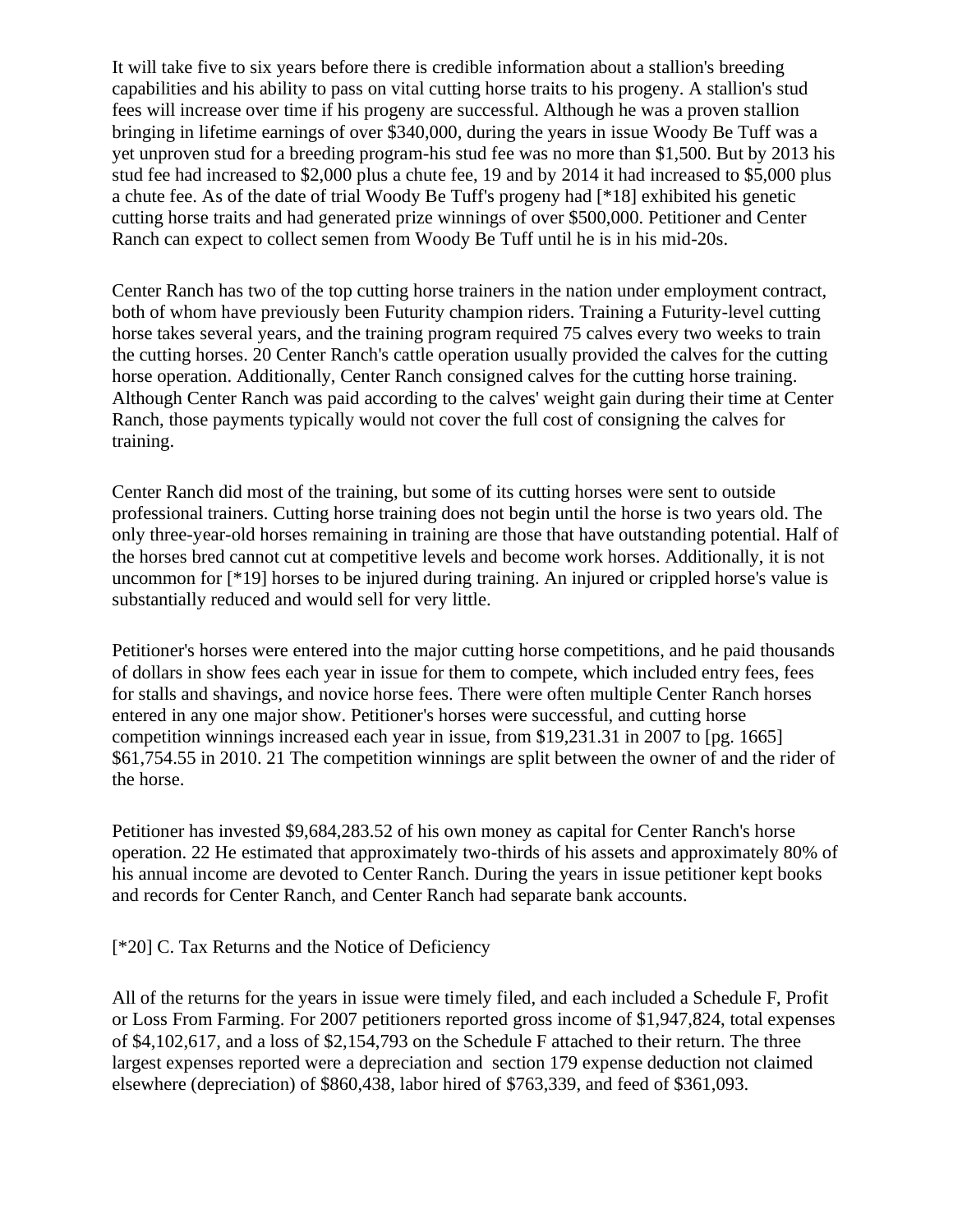For 2008 petitioners reported gross income of \$1,740,903, total expenses of \$5,763,284, and a loss of \$4,022,381 on the Schedule F attached to their return. The three largest expenses reported were depreciation of \$1,205,992, labor hired of \$849,352, and feed of \$601,547.

For 2009 petitioners reported gross income of \$1,598,824, total expenses of \$4,829,330, and a loss of \$3,230,506 on the Schedule F attached to their return. The three largest expenses reported were depreciation of \$1,001,300, labor hired of \$834,434, and feed of \$442,858.

For 2010 petitioner reported gross income of \$1,557,821, total expenses of \$4,944,260, and a loss of \$3,386,439 on the Schedule F attached to his return. The three largest expenses reported were feed of \$923,712, depreciation of \$921,372, and labor hired of \$757,917.

[\*21] Respondent issued petitioners a notice of deficiency for 2007, 2008, and 2009 determining that the "activity, Schedule F - Livestock" was not engaged in for profit, that the income reported on the Schedules F should have been reported as "Other Income" on the returns, and that petitioners were entitled to a deduction for expenses up to the amount of income that had been reported on the Schedules F on Schedules A, Itemized Deductions. 23 Respondent issued petitioner a notice of deficiency for 2010 determining that the "activity, Schedule F - Livestock" was not engaged in for profit, that the income reported on the Schedule F should have been reported as "Other Income" on the return, and that petitioner was entitled to a deduction for expenses up to the amount of income that had been reported on Schedule F on Schedule A.

### **OPINION**

## I. Burden of Proof

Generally, the Commissioner's determination of a deficiency is presumed correct, and the taxpayer bears the burden of proving it incorrect. See Rule 142(a); Welch v. Helvering, 290 U.S. 111, 115 [12 AFTR 1456] (1933). Moreover, deductions are [\*22] a matter of legislative grace, and the taxpayer bears the burden of proving his entitlement to any deductions claimed. INDOPCO, Inc. v. Commissioner, 503 U.S. 79, 84 [69 AFTR 2d 92-694] (1992); New Colonial Ice Co. v. Helvering, 292 U.S. 435, 440 [13 AFTR 1180] (1934).

Under certain circumstances the burden of proof as to factual matters may shift to the Commissioner pursuant to section 7491(a). Petitioners did not argue for a burden shift under section 7491(a), and the record does not establish that the prerequisites for a burden shift have been met; therefore, the burden of proof remains theirs. [pg. 1666]

### II. Section 183

Generally, the Code allows deductions for ordinary and necessary expenses paid or incurred in conducting a trade or business or for the production of income. Secs. 162(a), 212(1). Under section 183, if an activity is not engaged in for profit, then no deduction attributable to that activity is allowed except as provided for in subsection (b).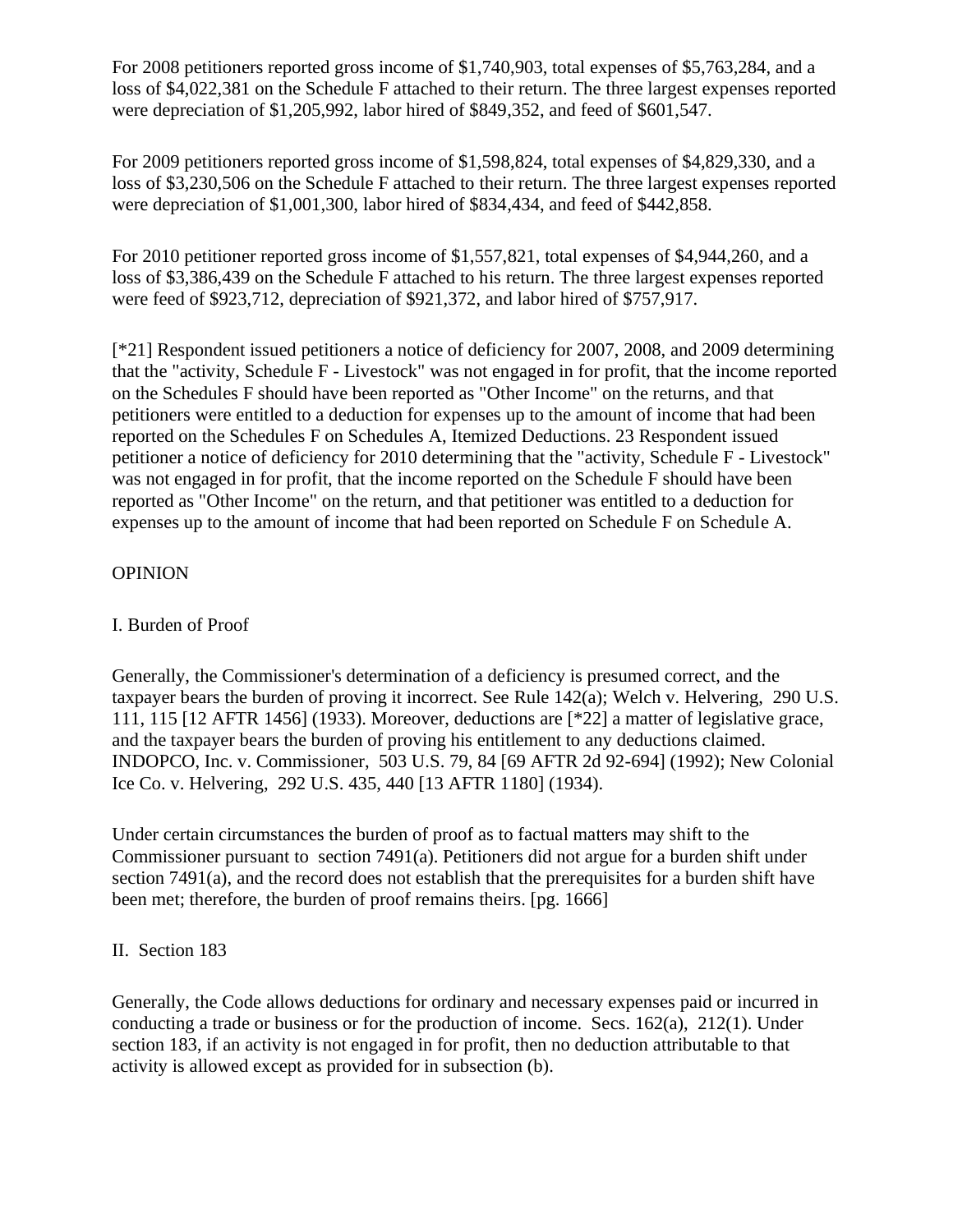To determine whether and to what extent section 183 and the regulations thereunder apply, the activity of the taxpayer must be ascertained. Sec. 1.183-1(d), Income Tax Regs. After all the facts and circumstances are taken into consideration, a taxpayer's multiple activities may be treated as one activity if the activities are sufficiently interconnected. Id. Generally, the Commissioner will [\*23] accept the taxpayer's characterization of multiple activities as either a single activity or separate activities. Id. The taxpayer's characterization will not be accepted, however, when it appears that it is artificial and cannot be reasonably supported by the facts and circumstances of the case. Id.

#### A. Whether Center Ranch's Cattle, Hay, and Horse Operations Were One Activity

Although the parties did not specifically address whether Center Ranch's operations were one activity or separate activities, the Court will analyze the factors from the regulations and caselaw to ascertain how many activities were conducted on Center Ranch. After a review of all of Center Ranch's operations in relation to the factors enumerated in the regulations and caselaw, the Court holds that Center Ranch's operations were one activity.

### 1. Factors in the Regulations

Under the regulations the most important factors to be considered are: (1) the degree of organizational and economic interrelationship of the undertakings, (2) the business purpose served by carrying on the undertakings separately or together, and (3) the similarity of the undertakings. Id.

All of Center Ranch's operations had a high degree of organizational and economic interrelationship. There was one ranch manager who oversaw all of its [\*24] operations and employees, and he reported directly to petitioner. Many ranch hands worked in more than one of Center Ranch's operations. The staff working out of Headquarters provided support to all of Center Ranch's operations. All of the operations were economically intertwined, with the hay operation providing feed for the cattle and horses and the cattle operation providing calves for training Center Ranch's cutting horses. Petitioner also started supporting operations at Center Ranch-such as the vet clinic and trucking operation-to benefit the inner workings of Center Ranch and to provide for-hire services to others. All of Center Ranch's major operations were similar in that they were common operations to be performed on a working ranch in Texas. While it would be possible to operate a ranch with only one of the three major operations, it would not be uncommon for other ranches to have the same operations as Center Ranch. The operations of Center Ranch meet all of the factors in the regulations to be one activity.

#### 2. Caselaw Factors

In addition to the factors in the regulations, the Court considers the following factors: (1) whether the activities are conducted at the same place; (2) whether the activities were part of the taxpayer's efforts to find sources of revenue from his land; (3) whether the activities were formed separately; (4) whether one [\*25] activity benefited from the other; (5) whether the taxpayer used one activity to advertise the other; (6) the degree to which the activities shared management; (7) the degree to which one caretaker oversaw the assets of both activities; (8) whether the taxpayer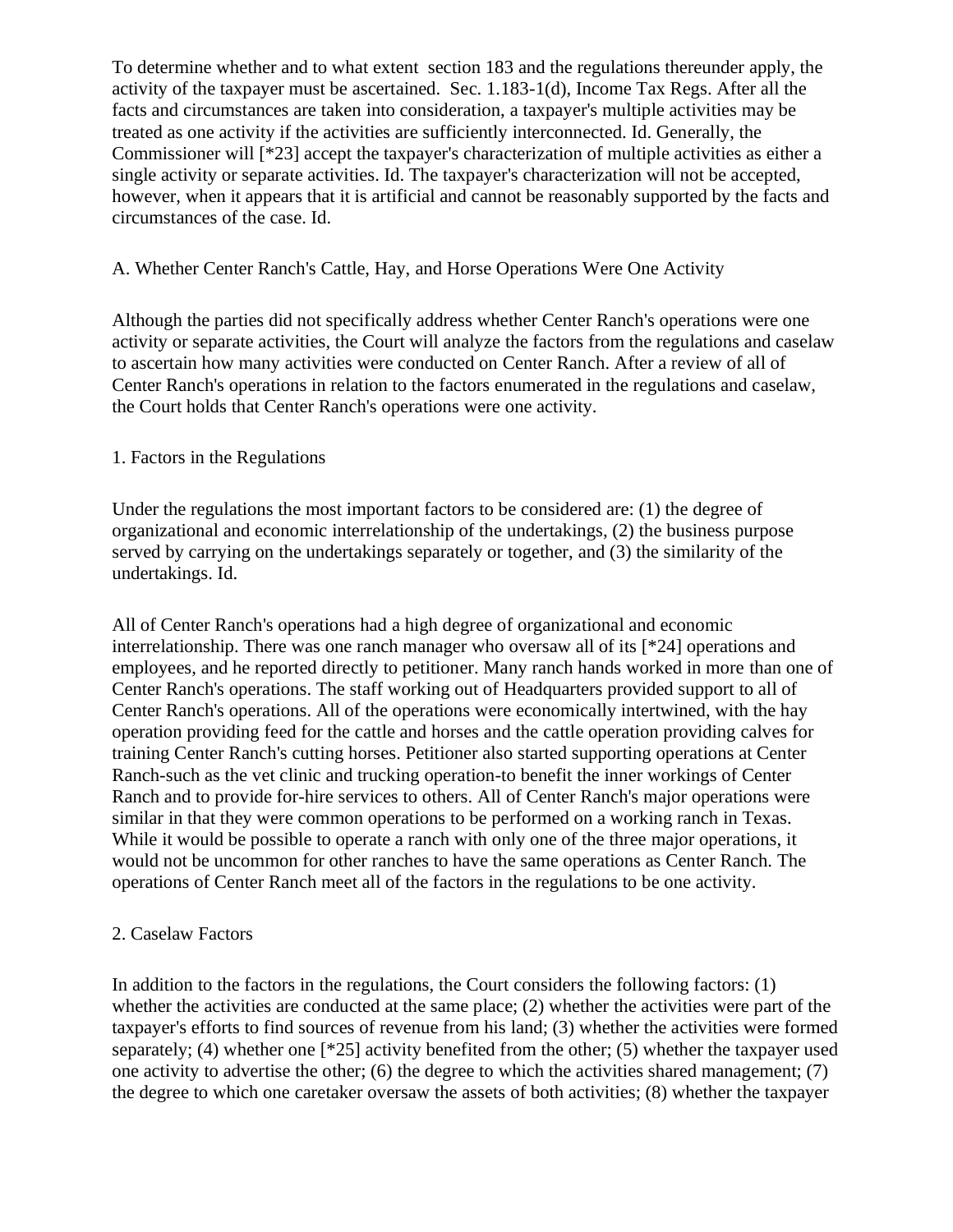used the same accountant for the activities; and (9) the degree to which the activities shared books and records. See Topping v. Commissioner, T.C. Memo. 2007-92 [2007 RIA TC Memo ¶2007-092], slip op. at 15 (citing Mitchell v. Commissioner, T.C. Memo. 2006-145 [2006 RIA TC Memo ¶2006-145], slip op. at 10-11).

The cattle, hay, and horse operations were all conducted on Center Ranch's 8,700 acres. The cattle and hay operations were spread over seven of the noncontiguous tracts of Center Ranch's land, and the [pg. 1667] horse operation was on Headquarters acreage. Center Ranch lands were used as a source of revenue. The cattle and horses grazed and were trained on Center Ranch's acreage, and the hay grown as a cash crop was sold to third parties. Although the three major Center Ranch operations did not all begin at the same time, they were each natural outgrowths of the use of Center Ranch lands.

All of Center Ranch's operations were interrelated. The cattle and horse operations both benefited from the hay operation because it provided feed for the animals. The horse operation also benefited from the cattle operation because the cattle operation provided calves for the cutting horse training. The ranch manager [\*26] oversaw all of Center Ranch's operations, with the cattle manager, horse managers, and trainers reporting to him. He also was the caretaker of each operation's assets. Petitioner kept books and records for each operation that were combined as the books and records for Center Ranch.

The Court also notes that for each of the years in issue petitioner attached to his return a single Schedule F reporting Center Ranch's income and expenses, which indicated that he considered Center Ranch's operations one activity. After a review of all of the facts and circumstances and the factors in the regulations and caselaw, the Court finds that Center Ranch's cattle, hay, and horse operations were conducted as a single activity for the years in issue.

### B. Whether the Activity Was Engaged In for Profit

Now that petitioners' activity for the years in issue has been ascertained, see sec. 1.183-1(d), Income Tax Regs., the Court must decide whether the activity was engaged in for profit. To decide whether a taxpayer is carrying on a trade or business so that his expenses are deductible under section 162, the Court examines whether the taxpayer's primary purpose and intention in engaging in the activity is to make a profit. Dreicer v. Commissioner, 78 T.C. 642, 643 (1982), aff'd without published opinion, 702 F.2d 1205 (D.C. Cir. 1983). The taxpayer's expectation of profit need not be a reasonable one, but merely bona fide. Id.; sec. 1.183-2(a), [\*27] Income Tax Regs. Whether a taxpayer expects to realize a profit is a question of fact and is resolved by examining all of the facts and circumstances of the case. Commissioner v. Groetzinger, 480 U.S. 23, 35 [59 AFTR 2d 87-532] (1987); Dreicer v. Commissioner, 78 T.C. at 643-644; sec. 1.183- 2(a), Income Tax Regs.

The Court examines the facts and circumstances of the case using the relevant nonexclusive factors in section 1.183-2(b), Income Tax Regs. Dreicer v. Commissioner, 78 T.C. at 644. Those factors include: (1) the manner in which the taxpayer carries on the activity, (2) the expertise of the taxpayer or his advisors, (3) the time and effort expended by the taxpayer in carrying on the activity, (4) the expectation that assets used in the activity may appreciate in value, (5) the success of the taxpayer in carrying on other similar or dissimilar activities, (6) the taxpayer's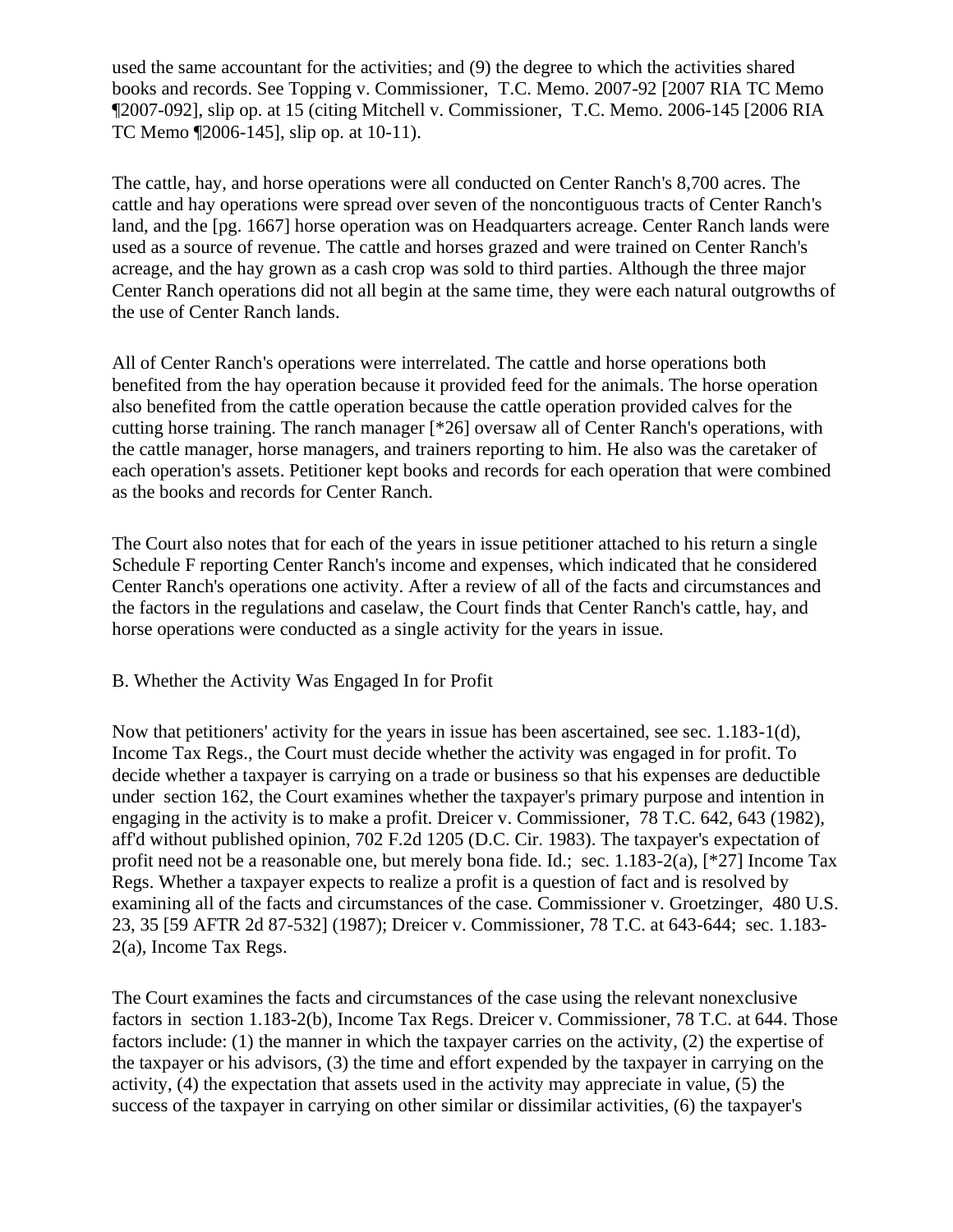history of income or losses with respect to the activity, (7) the amount of occasional profits, if any, which are earned, (8) the financial status of the taxpayer, and (9) whether elements of personal pleasure or recreation are involved. Sec. 1.183-2(b), Income Tax Regs. No one factor is determinative. Id. After a thorough review of the facts and circumstances, the Court finds that Center Ranch was a for-profit activity, and the relevant facts and circumstances will be discussed infra.

### [\*28] 1. The Manner in Which the Taxpayer Carries On the Activity

Center Ranch's activity was carried on in a businesslike manner. Petitioner kept books and records for each of Center Ranch's operations to determine their incomes and expenses. Indeed, petitioner used resources from his other endeavors-namely, Welch Consulting-to keep track of such information. Respondent tried to make much of the fact that there were mistakes in petitioner's books and records. The fact that there were some mistakes in the books and records of a multimillion-dollar activity does not negate that the activity was carried on in a businesslike [pg. 1668] manner. 24 Center Ranch also had separate bank accounts, which is indicative of an activity being carried on in a businesslike manner. See Wayts v. Commissioner, T.C. Memo. 1992-82 [1992 TC Memo ¶92,082], 63 T.C.M. (CCH) 2032, 2034 (1992) (finding horse racing and breeding activity was carried on in a businesslike manner because it had a separate bank account) (citing Pryor v. Commissioner, T.C. Memo. 1991-109 [¶91,109 PH Memo TC]); Hopcus v. Commissioner, T.C. Memo. 1988-181 [¶88,181 PH Memo TC], 55 T.C.M. (CCH) 717, 719 (1988) (finding horse breeding and [\*29] boarding activity was carried on in a businesslike manner because it had a separate bank account); cf. Faust v. Commissioner, T.C. Memo. 2011-158 [2011 RIA TC Memo ¶2011-158], 102 T.C.M. (CCH) 16, 17-18 (2011) (finding horse activity was not carried on in a businesslike manner because it did not have a separate bank account).

Respondent also argued that petitioner had no written business plan for Center Ranch. The fact that petitioner had no written business plan does not negate a profit motive. Petitioner's business plan was evidenced by his actions. See Annuzzi v. Commissioner, T.C. Memo. 2014-233, at \*16 [2014 RIA TC Memo ¶2014-233] (stating that written financial plan not required for 32-horse farm where business plan was evidenced by action (citing Phillips v. Commissioner, T.C. Memo. 1997-128 [1997 RIA TC Memo ¶97,128], 73 T.C.M. (CCH) 2296, 2300 (1997))). Indeed, petitioner did not have a written business plan for any of his endeavors, many of which have been highly profitable.

Petitioner also made changes in the activity when he realized that certain operations would not be profitable. These changes were business decisions. Petitioner changed Center Ranch's cattle operation three times-from club calves, to purebreeds, to a commercial cattle herd-when he realized that a particular cattle operation would not be profitable.

He also added other operations to Center Ranch when the third-party fees for those operations became too costly. Petitioner built the vet clinic when he [\*30] realized he could contract a fulltime veterinarian for less than the fees he was paying to outside veterinarians. He also reduced shipping expenses when he added a trucking operation to Center Ranch to haul his own cattle and hay. Those additional operations required substantial capital investment but also reduced variable costs; both of those operations also brought more income to Center Ranch because their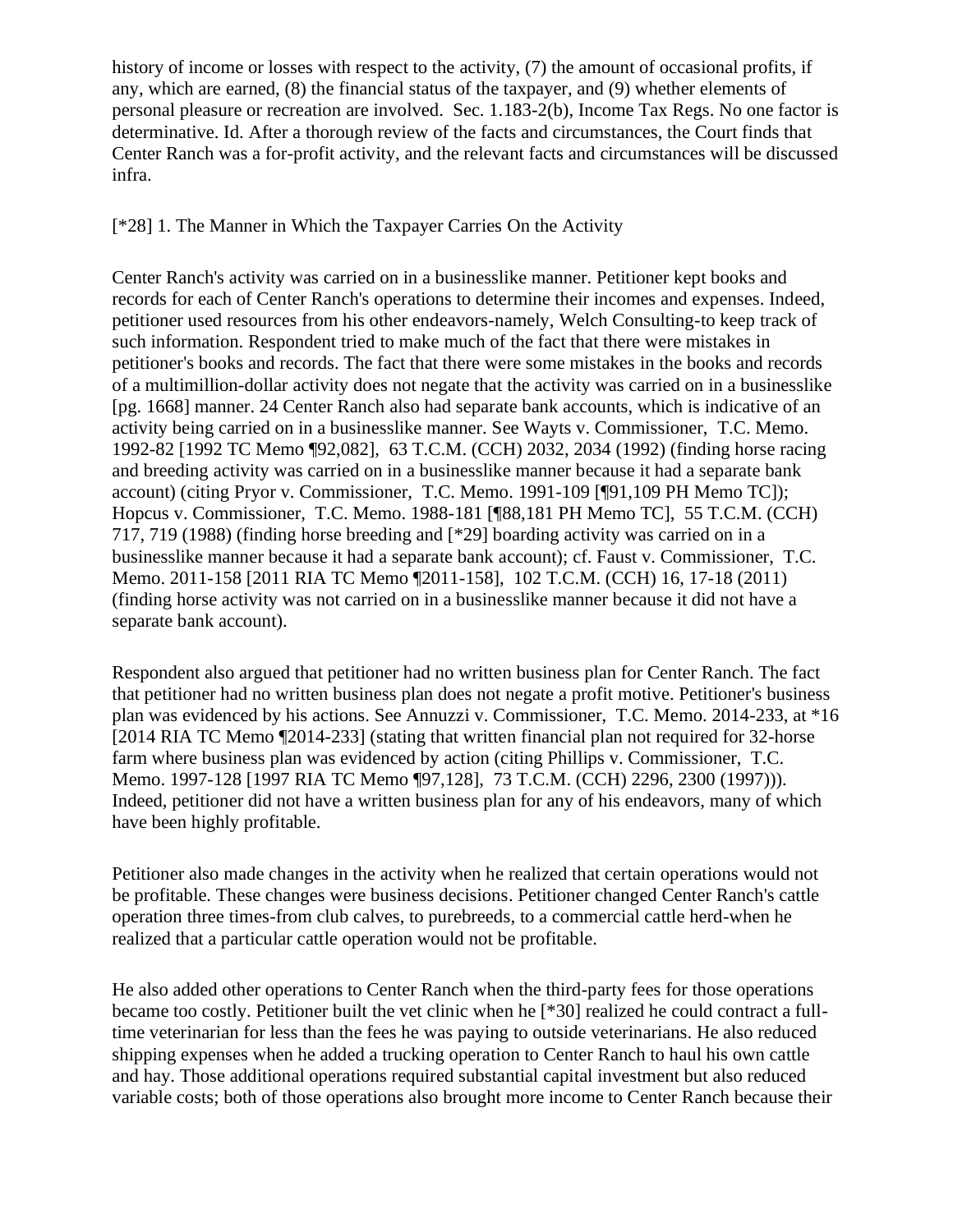services were offered to third parties for a fee. Center Ranch advertised its operations and services through its website and its Facebook page and in online cutting horse directories.

Additionally, the Court finds that Center Ranch was operated in a businesslike manner because of its size and vertical integration. Center Ranch comprises over 8,700 acres in Leon County, Texas, outside of the town of Centerville. It was a well-known and well-regarded working ranch that employed 25 people full time during the years in issue and hired part-time ranch hands when needed. Center Ranch paid some of its employees wages above the county's median wage in its effort to retain the best ranch manager, cattle and horse managers, horse trainers, and ranch hands in the area.

Center Ranch's operations were vertically integrated. The hay operation provided feed to the cattle and horse operations. The cattle operation provided calves to the cutting horse operation for training. The vet clinic and trucking [\*31] operation provided necessary services to Center Ranch and to outside parties for a fee. The integration of all of Center Ranch's operations came about as petitioner decided how to operate the ranch more efficiently and to bring in additional income. All of these decisions were business decisions and were not merely made on the basis of petitioner's whim or fancy.

This factor favors petitioner's argument that Center Ranch was a for-profit activity for the years in issue. [pg. 1669]

#### 2. Expertise of the Taxpayer or His Advisers

Petitioner has been involved with agriculture since his middle school days and with agricultural economics since college. His time in agricultural pursuits alone would give him the professional expertise necessary to oversee a working ranch. Petitioner also subscribed to 20 professional journals that discussed ranching, cattle, and horses. Petitioner hired professionals to manage Center Ranch and contracted with professionals to train its horses, having as many as five managers and trainers during any of the years in issue. Additionally, petitioner had licensed veterinarians at Center Ranch. A profit motive may be indicated if a taxpayer "employs competent and qualified persons to carry on the activity." Sec. 1.183-2(b)(3), Income Tax Regs.

[\*32] The ranch manager had been involved with ranching almost his entire professional career, and petitioner contracted with the top two cutting horse trainers in the country to train Center Ranch's cutting horses. When petitioner decided to raise purebred cattle on Center Ranch, he hired a cattle manager who was familiar with purebred stock. When petitioner decided, for business reasons, to change the makeup of his cattle herd, he discharged the purebred cattle manager because his expertise was no longer needed. Petitioner then hired a cattle manager familiar with managing a commercial cattle herd. Petitioner consistently surrounded himself with competent managers, trainers, and ranch hands so that Center Ranch operated in a businesslike manner.

This factor favors petitioner's argument that Center Ranch was a for-profit activity for the years in issue.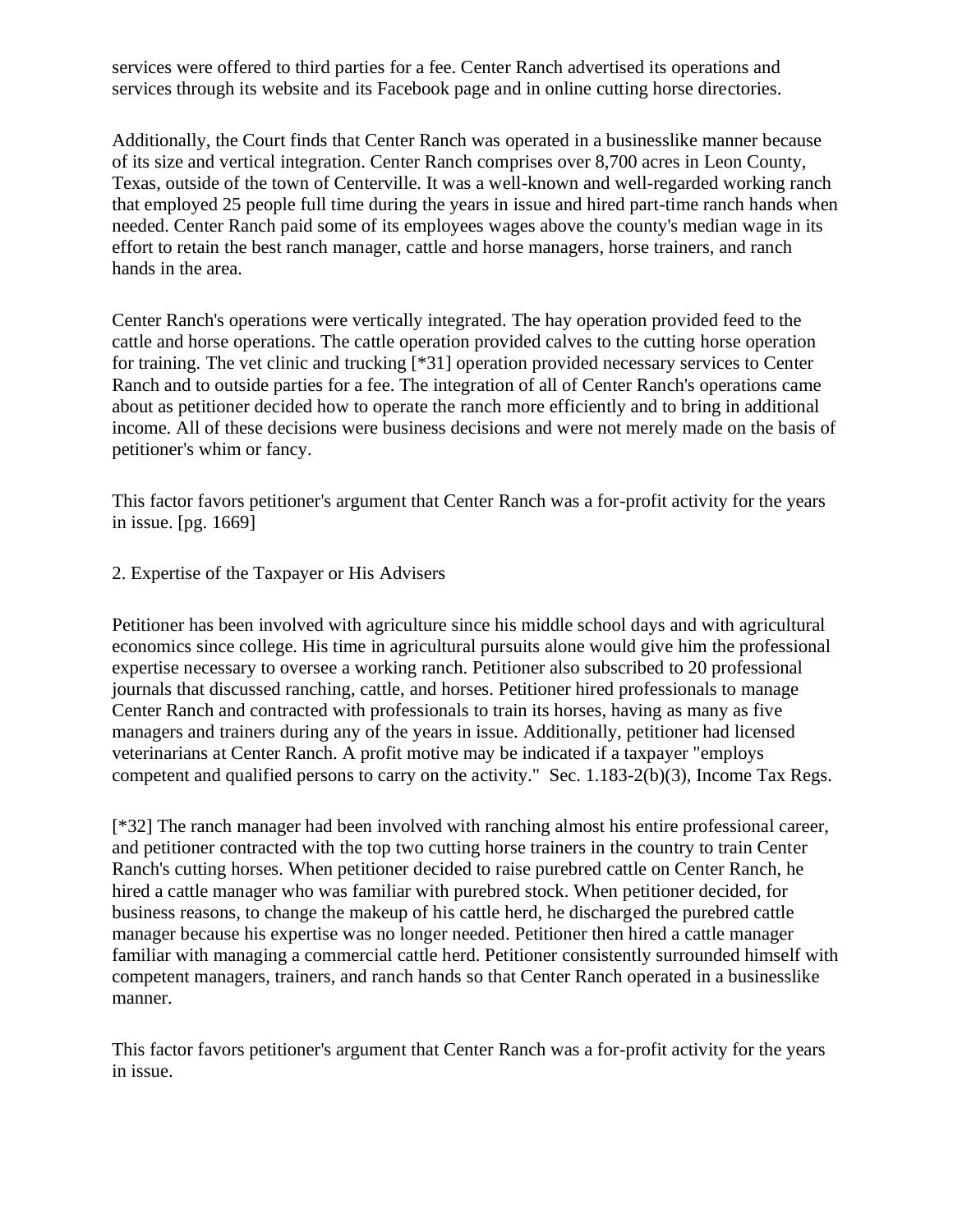### 3. The Taxpayer's Time and Effort Expended in Carrying On the Activity

Respondent argues that petitioner did not spend a significant amount of his time and effort on Center Ranch for it to be a for-profit activity because he was only at the ranch on the weekends. Petitioner's weekends at Center Ranch and daily communications with his ranch managers can be sufficient to demonstrate a profit motive. See Givens v. Commissioner, T.C. Memo. 1989-529 [¶89,529 PH Memo TC], 58 T.C.M. [\*33] (CCH) 255, 259 (1989). Petitioner was at Center Ranch for at least three full days of each week-Friday, Saturday, and Sunday-for the years in issue. 25 For the other four days of the week, petitioner was devoting time to Welch Consulting and his other endeavors. That meant petitioner spent slightly less than half of each week at Center Ranch. While at Center Ranch petitioner met with the ranch manager to discuss and visually inspect Center Ranch's operations. He also spoke with the ranch manager daily and with the cattle and horse managers regularly-all of them full-time ranch employees-when away from Center Ranch.

Additionally, petitioner employed other full-time and part-time employees to help operate Center Ranch. During the years in issue there were 25 full-time employees and several part-time ranch hands employed at Center Ranch. The full-time employees' annual salaries ranged from \$25,000 to \$115,000. The employment of "competent and qualified persons" to carry on an activity when the taxpayer's time devoted to the activity is limited can indicate a profit motive. Sec. 1.183- 2(b)(3), Income Tax Regs.; see Annuzzi v. Commissioner, T.C. Memo. 2014-233 [2014 RIA TC Memo ¶2014-233]; McNaught v. Commissioner, T.C. Memo. 1999-25 [1999 RIA TC Memo ¶99,025]; Dawson v. Commissioner, T.C. Memo. 1996-417 [1996 RIA TC Memo ¶96,417], 72 T.C.M. (CCH) 624 (1996).

[\*34] Petitioner expended significant time and effort-by himself and through his employees-to make Center Ranch a for-profit activity. This factor favors his argument that Center Ranch was a for-profit activity for the years in issue.

### 4. Expectation That the Activity's Assets May Appreciate

"The term `profit' encompasses appreciation in the value of assets, such as land, used in the activity." Sec. 1.183-2(b)(4), [pg. 1670] Income Tax Regs. Petitioner argues that he fully expected Center Ranch's land, cattle, and horses to all appreciate and entered into evidence expert witness reports for each. Respondent's only argument is that the land, cattle, and horses would not appreciate as much as petitioner and his experts argue that they would.

An expert witness' opinion is admissible if it assists the trier of fact to understand the evidence or determine a fact in issue. Fed. R. Evid. 702. The Court evaluates an expert's opinion in light of his qualifications and the evidence in the record. See Parker v. Commissioner, 86 T.C. 547, 561 (1986). The Court may accept an expert's opinion in its entirety or be selective as to the portions it finds reliable. See Helvering v. Nat'l Grocery Co., 304 U.S. 282, 295 [20 AFTR 1269] (1938); Parker v. Commissioner, 86 T.C. at 561-562; Buffalo Tool & Die Mfg. Co. v. Commissioner, 74 T.C. 441, 452 (1980). The Court finds petitioner's real property expert witness and his report credible.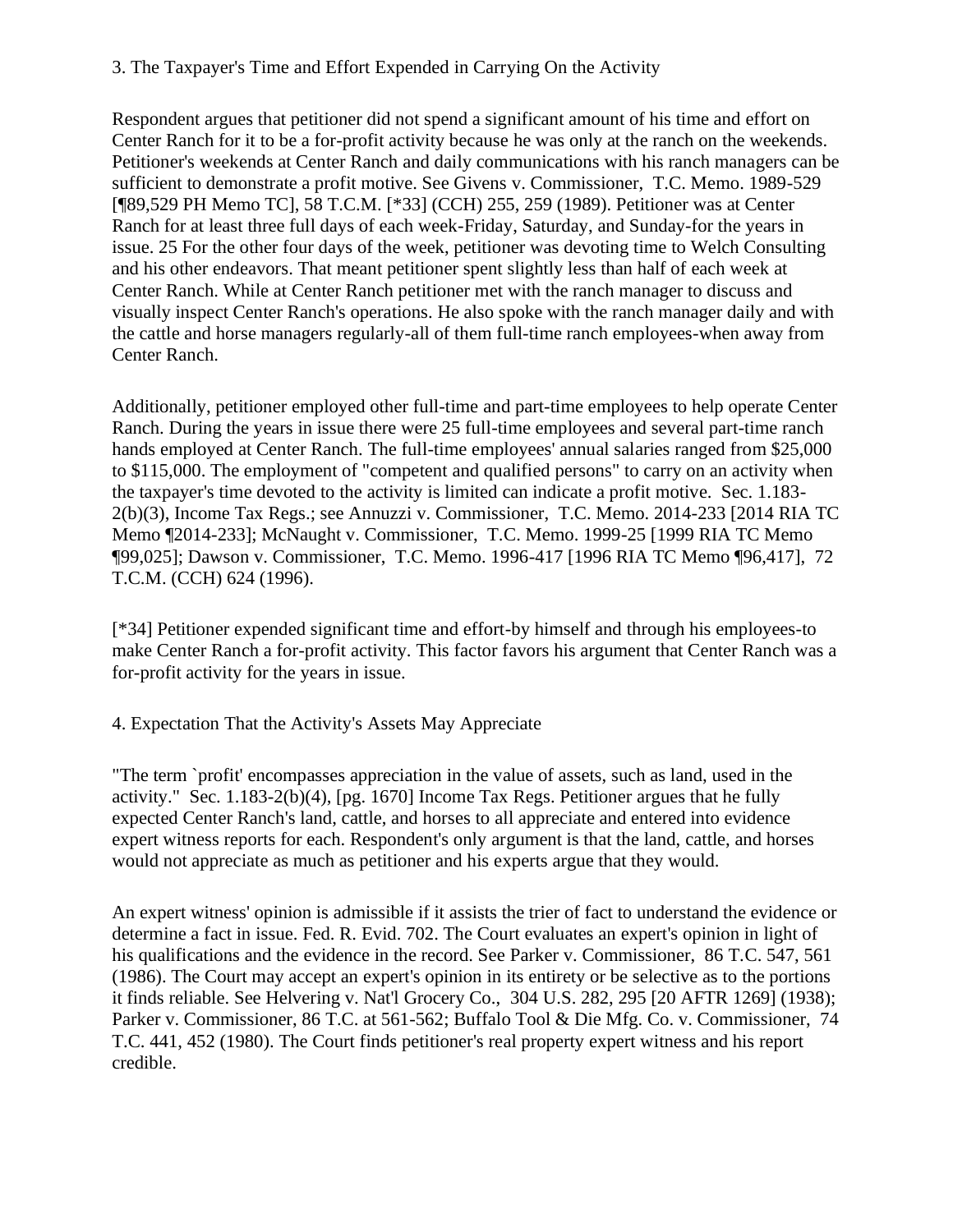[\*35] Respondent and petitioner agree that Center Ranch land was purchased to be used as working ranch land-not primarily with the intent to profit from its increase in value-making the holding of the land and the farming one activity. 26 See sec. 1.183-1(d), Income Tax Regs. Respondent disputes petitioner's valuation of Center Ranch land but offers no expert witness of his own.

The same is true of petitioner's cattle and horse operations-respondent does not dispute that the operations would appreciate, only that petitioner's valuations are incorrect. While respondent offers no expert witnesses of his own, he is correct in part that petitioner's expert witness reports for Center Ranch's horse and cattle operations were valued incorrectly. Both reports included the values of horse and cattle that were not a part of Center Ranch's herds during the years in issue. The Court will exclude those values. The Court also finds reliable the expert witness reports for Center Ranch's cattle and horse operations.

Respondent argues that petitioner must have a profit motive that expects recoupment of all of Center Ranch's past losses. This expectation is too much. [\*36] "An overall profit is present if net earnings and appreciation are sufficient to recoup the losses sustained in the `intervening years' between a given tax year and the time at which future profits were expected." Helmick v. Commissioner, T.C. Memo. 2009-220 [2009 RIA TC Memo ¶2009-220], 98 T.C.M. (CCH) 269, 275 (2009) (citing Bessenyey v. Commissioner, 45 T.C. 261, 274 (1965), aff'd, 379 F.2d 252 [19 AFTR 2d 1566] (2d Cir. 1967)). Therefore, the question is not whether petitioner would recoup all of Center Ranch's losses but whether he would recoup the losses between the years in issue and the "hoped-for profitable future." See id. The Court finds that petitioner's expectation of an overall profit could be realized with the expectation of the= appreciation of Center Ranch assets and the value of capital improvements made on Center Ranch lands.

The Court finds that this factor favors petitioner's argument that Center Ranch was a for-profit activity during the years in issue.

### 5. The Taxpayer's Success in Carrying On Similar or Dissimilar Activities

Petitioner has been successful in other professional areas. He built Welch Consulting into a multimillion-dollar consulting firm and was an economics professor for 40 years, teaching at more than one esteemed university. He also was a partner in a successful software company and incorporated a research [\*37] corporation, of which he is still a manager. In his other professional pursuits, petitioner has also made changes and adaptations when needed for business reasons, even ending one pursuit altogether when it was apparent that it would not be profitable. While petitioner has been successful in other endeavors, there is little interplay between his consulting and software businesses and his ranch activity. See Annuzzi v. Commissioner, T.C. Memo. 2014-233 [2014 RIA TC Memo ¶2014-233]. [pg. 1671]

Because petitioner's success was in dissimilar activities, the Court finds this factor to be neutral.

6. The Taxpayer's History of Income and Losses With Respect to the Activity and the Amount of Occasional Profits, If Any, Which Are Earned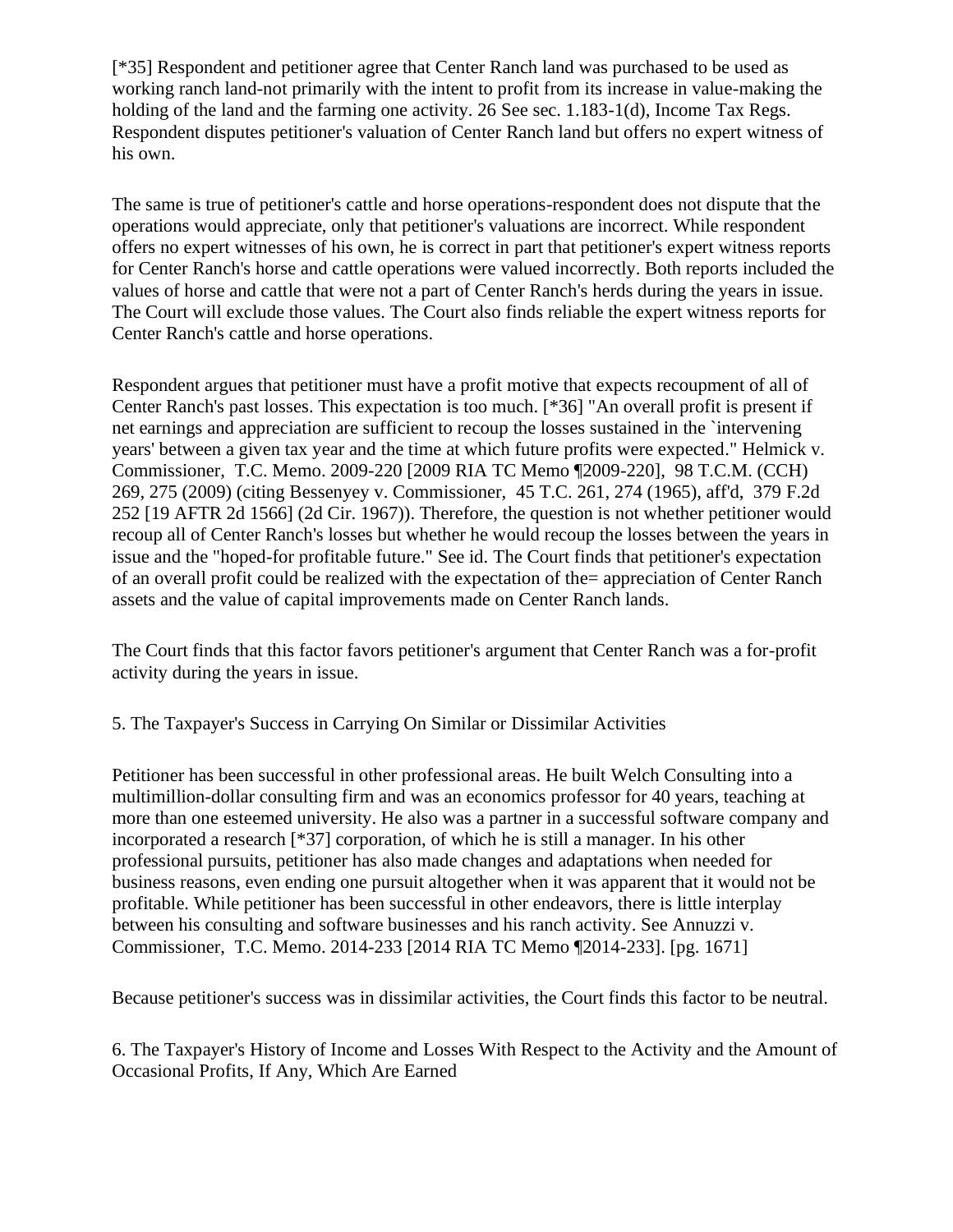The parties agree to, and therefore did not brief, the facts that petitioner derived no occasional profits from Center Ranch and that it had reported losses for every year in issue. Although it was not briefed by the parties, a short discussion of Center Ranch's gross income and losses is pertinent.

Center Ranch generated millions of dollars of gross income for each year in issue. Indeed, Center Ranch's income has increased almost every year of its existence. But the steady increase in expenses and in capital investment accompanying this steady income growth has resulted in yearly losses.

[\*38] Nevertheless, the years in issue included the startup phases of both the horse operation and the cattle operation, which is discussed in more detail infra.

The startup phase for a horse-related activity is 5 to 10 years. Engdahl v. Commissioner, 72 T.C. 659, 669 (1979). Additionally, horse breeding and performance are speculative activities, with the opportunity for substantial income at every competition or purchase of the right stallion for breeding. See Chandler v. Commissioner, T.C. Memo. 2010-92 [2010 RIA TC Memo ¶2010- 092], 99 T.C.M. (CCH) 1376, 1379 (2010), aff'd, 481 F. App'x 400 [110 AFTR 2d 2012-6059] (9th Cir. 2012); see also Dawson v. Commissioner, 72 T.C.M. (CCH) at 627 (finding that a taxpayer's belief that a champion horse could generate substantial profits supported the existence of a profit motive). Although petitioner purchased his first cutting horses in 1999, those horses were not purchased to show or breed. It was not until 2001 that petitioner purchased his first cutting horse to be shown. He began construction of Center Ranch's horse center and vet clinic in 2003. Petitioner testified that he did not shift Center Ranch's focus to cutting horses until 2004, and it was not until 2006 that he purchased his first stallion for breeding. Petitioner did not purchase Woody Be Tuff, a major cutting horse stallion, to breed until 2008, one of the years in issue.

The parties stipulated that it takes five to six years to have credible information about a stallion's breeding capabilities; thus during the years in issue, [\*39] Woody Be Tuff's breeding capabilities were speculative. Indeed, Woody Be Tuff's breeding fees steadily increased after the years in issue. In 2013 his breeding fee was \$2,000 plus a chute fee, and in 2014 it had increased to \$5,000 plus a chute fee.

Although petitioner testified that he did not focus Center Ranch's horse operation on cutting horses until 2004, the Court finds that petitioner's cutting horse operation began in 2003 with the construction of the horse center and vet clinic. See Roberts v. Commissioner, 820 F.3d 247 [117 AFTR 2d 2016-1351] (7th Cir. 2016) (finding that taxpayer's for-profit horse activity started with the decision to build a "bigger and better horse training facility"), aff'g in part and rev'g in part T.C. Memo. 2014-74 [2014 RIA TC Memo ¶2014-074]. Additionally, Center Ranch's prize winnings from showing its horses increased from a little more than \$19,000 in 2007 to over \$61,000 in 2010. All of the years in issue-2007, 2008, 2009, and 2010-fall within the usual startup phase for a horse operation. 27 See Engdahl v. Commissioner, 72 T.C. at 669. In this highly [<sup>\*40]</sup> speculative activity, petitioner is slowly and steadily working towards a highly profitable cutting horse operation.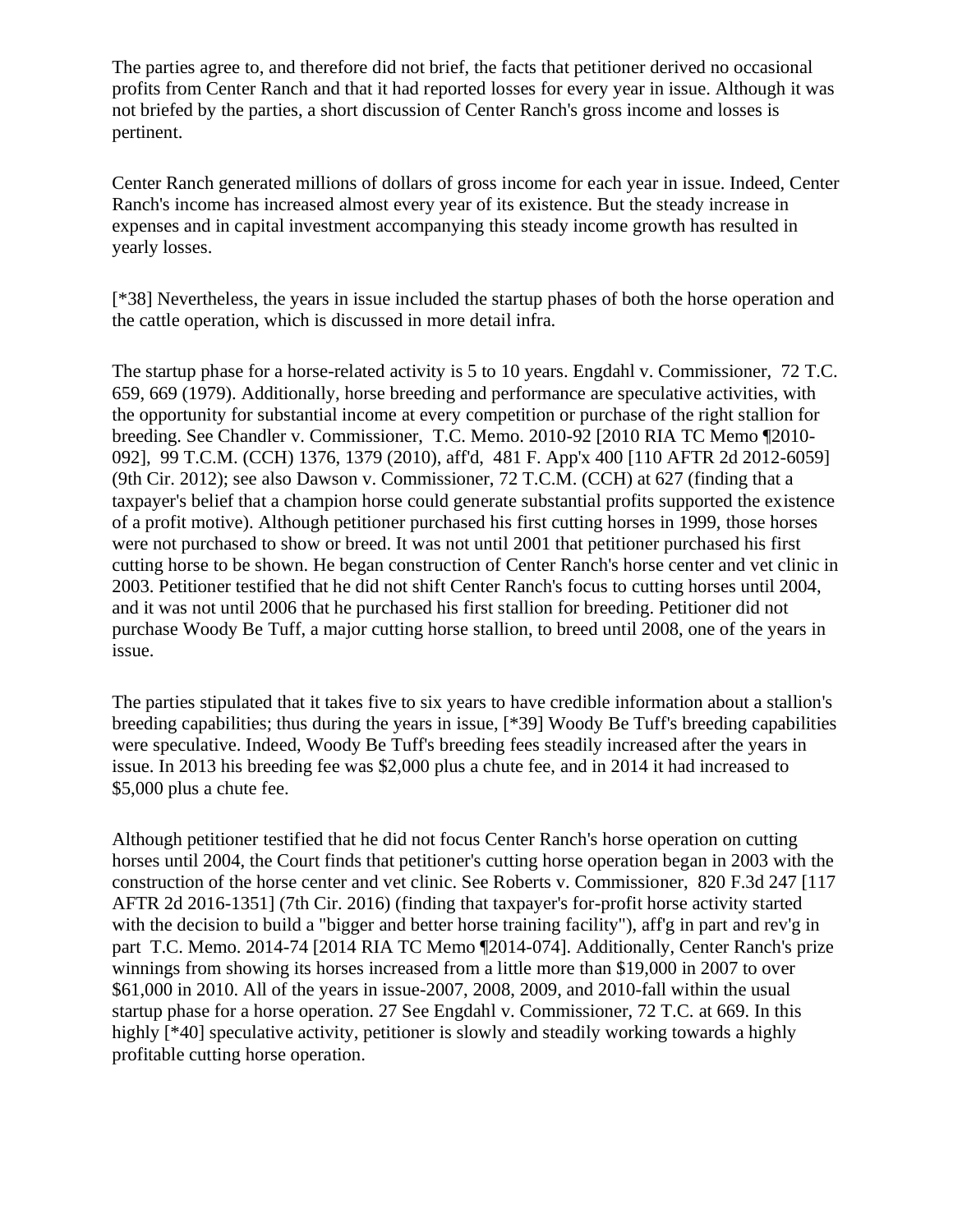The Court finds that petitioner began his commercial cattle operation in 2006. Although Center Ranch had previously operated club calf and purebred cattle operations, both of those operationsmost [pg. 1672] notably the purebred operation-were more labor and time intensive than petitioner intended. Indeed, petitioner credibly testified that artificially inseminating the purebred heifers required extensive individual time and attention for each of the animals and obligated too much of his ranch hands' time. Center Ranch's wholesale change to a new type of cattle operation restarted the clock for the startup period for that operation. Cf. Mathis v. Commissioner, T.C. Memo. 2013-294 [2013 RIA TC Memo ¶2013-294] (finding that a change in focus to breeding from training cutting horses did not amount to a new activity). The change to a new type of cattle operation was a business decision that required a new cattle manager and a complete turnover of Center Ranch's cattle herd. Therefore, Center Ranch's commercial cattle operation was also in its startup phase. See Burrus v. Commissioner, T.C. Memo. 2003-285 [2003 RIA TC Memo ¶2003- 285], 86 T.C.M. (CCH) 429, 438 (2003) (finding that losses incurred in the first six years of a cattle activity were during the startup phase of the activity (citing Fields v. Commissioner, T.C. Memo. 1981-550 [¶81,550 PH Memo TC])).

[\*41] Although Center Ranch has sustained continued losses and had no occasional profits, the years in issue were during both the cattle and horse operations' startup phases. Therefore, the Court finds that the activity's history of income and losses and the amount of occasional profits, if any, favor respondent, but it will not give these factors as much weight because the cattle and horse operations were in their startup phases during the years in issue.

7. The Taxpayer's Financial Status and Elements of Personal Pleasure and Recreation

Petitioners did have substantial wealth and financial resources not related to Center Ranch. Indeed, petitioner contributed over \$9 million of his own money for Center Ranch's capital. But wealth not associated with the activity in issue is not a bar to that activity's being engaged in for profit. See Blackwell v. Commissioner, T.C. Memo. 2011-188 [2011 RIA TC Memo ¶2011- 188], 102 T.C.M. (CCH) 137, 143 (2011). Additionally, the receipt of tax benefits standing alone does not establish the lack of a profit motive. See Engdahl v. Commissioner, 72 T.C. at 670. This, coupled with the fact that the injuries petitioner sustained in an automobile accident when he was in college substantially restricted his ability to derive personal pleasure from Center Ranch's outdoor operations-he performed no manual labor on the ranch, did not ride the ranch's horses, and did only a little hunting in the late [\*42] 1980s-does not impede the Court's finding that Center Ranch was operated for profit.

The Court finds petitioner's financial status and elements of personal pleasure or recreation to be neutral factors.

#### III. Conclusion

After a review of all of the facts and circumstances and for the reasons stated above, the Court finds that petitioner was engaged in Center Ranch as a for-profit activity during the years in issue. In so holding, the Court is not declaring Center Ranch a for-profit activity ad infinitum. If Center Ranch's future losses cannot be reined in, petitioner may again find his profit motives before this Court.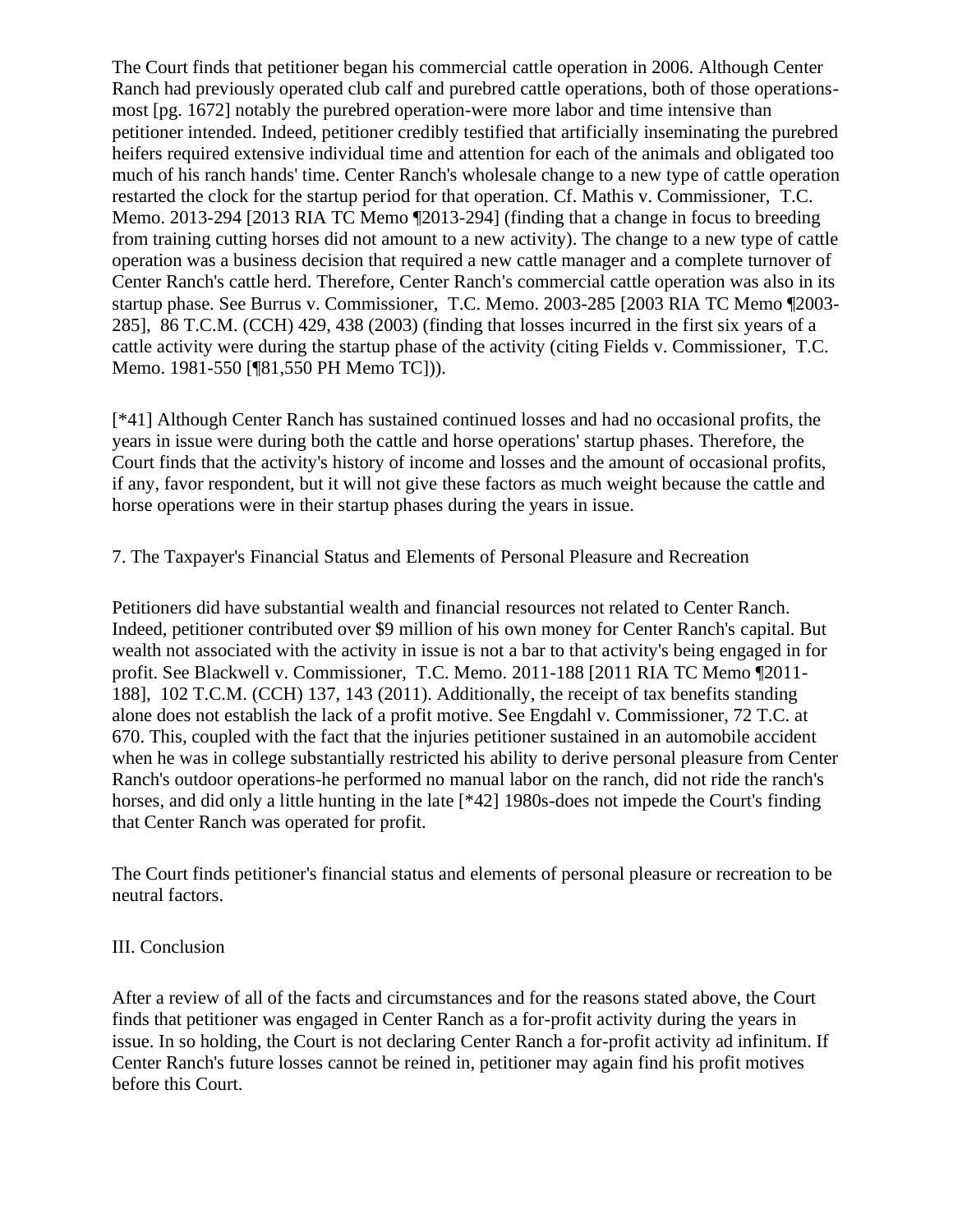The Court has considered all of the arguments made by the parties, and to the extent they are not addressed herein, they are considered unnecessary, moot, irrelevant, or without merit.

To reflect the foregoing,

Decision will be entered for petitioners.

1 Both petitioners have earned doctoral degrees, and they will be referred to as petitioner and Dr. Waite or petitioners.

2 Unless otherwise indicated, all section references are to the Internal Revenue Code (Code) of 1986, as amended and in effect for the years in issue, and all Rule references are to the Tax Court Rules of Practice and Procedure.

3 Bryan, Texas, is a small town near College Station, Texas, the location of Texas A&M University, and is approximately one hour from petitioner's ranch.

4 Petitioners offered expert reports for Center Ranch's real estate, its cattle, and its horses. Over respondent's objections, all of those reports were entered into evidence. Respondent offered no expert reports.

5 Petitioner owns 8,688 acres and leases another 900 acres for various ranch purposes. See infra p. 7.

6 As of 2006 petitioner's personal residence was on 20 acres of Headquarters property and was not considered part of Center Ranch.

7 The median household income for Leon County was \$40,355 in 2010. U.S. Census Bureau, American FactFinder,

https://factfinder.census.gov/bkmk/table/1.0/en/ACS/10\_5YR/B19013/0500000U S48289 (last visited August 8, 2017). During the years in issue at least four Center Ranch employees' annual salaries were more than that.

8 The vet clinic did not start providing services for small animals until 2011, one year after the years in issue.

9 Some common terms in the cattle industry include: (1) "calves", which are young cattle, (2) "heifers", which are young females that have not given birth to a calf, (3) "bred heifers", which are pregnant heifers, (4) "cows", which are mature females, and (5) "bulls", which are mature males.

10 Club calves are produced to be sold to participants in Future Farmers of America and 4-H who will raise and show them for educational purposes.

11 Commercial cattle are various breeds of cattle that are used to produce calves that are then sold when weaned for a price per pound. In contrast, feeder calves are weaned calves put on grain to gain weight, typically in a feed lot. Center Ranch planned to sell its calves when weaned and did not have a feeder calf operation.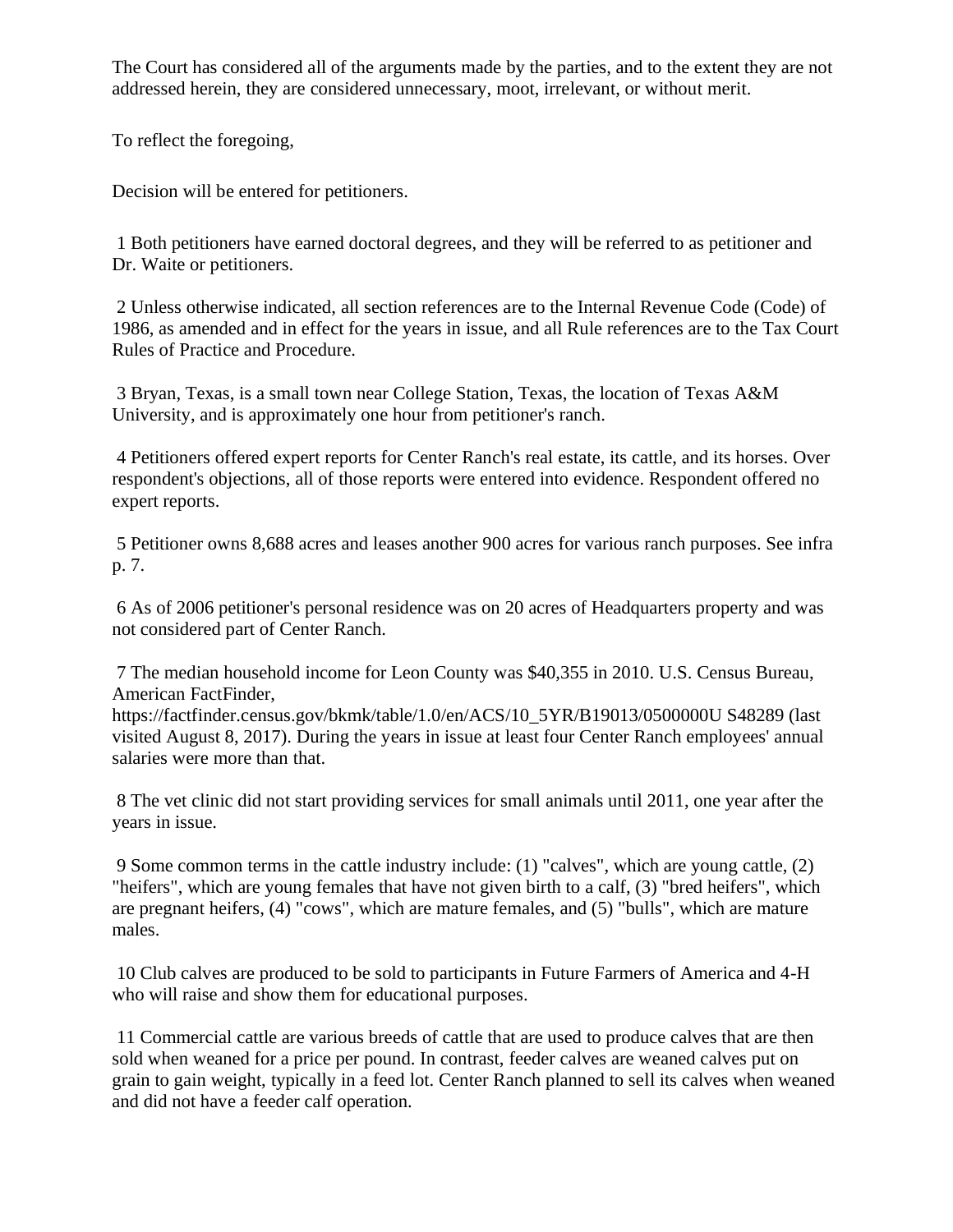12 This number does not include bulls and calves.

13 Some common terms in the horse industry include: (1) "foals", which are young horses, (2) "yearlings", which are horses between one and two years old, (3) "fillies", which are young females before they have foals, (4) "mares", which are female horses, (5) "broodmares", which are mature females expecting or nursing a foal, (6) "recipient mares", which are mares ready to be bred, typically through embryo transplant, (7) "colts", which are young male horses, (8) "stallions", which are male horses and when used for breeding are referred to as "studs", and (9) "sires", which is a term for the male parent of a horse.

14 A "cutting horse", although not breed specific, is typically an American quarter horse with natural instincts to isolate and remove single animals from a herd. The horses are trained to cut cattle from a herd and contain and deliver them to a certain location. A cutting horse's skills are showcased by competition in timed events.

15 The Futurity is for cutting horses what the Kentucky Derby is for thoroughbreds. Rounding out the cutting horse "triple crown" are the Super Stakes and the Summer Spectacular. Center Ranch entered horses in all three competitions.

16 The vet clinic also has a aquatread that is used to condition horses for competition and to rehabilitate injured horses.

17 An "outcross" is a related bloodline bred with one not closely related.

18 Although Peppy Plays for Cash is now too old for breeding, petitioner keeps him at Center Ranch and continues to incur costs for his care. Petitioner testified that he did not consider the other options for the horse humane.

19 A "chute fee" covers the expenses of collecting a stallion's semen for artificial insemination.

20 Calves used for the cutting horse training have to be continually changed out because once they become accustomed to being around the horses they will not move.

21 Center Ranch's horses had winnings of \$150,901.83 in 2011. Additionally, one of Woody Be Tuff's foals from his first foal crop at Center Ranch was a Futurity cochampion in 2012.

22 This amount includes capital for the vet clinic that overlaps with the horse breeding at Center Ranch. See supra p. 15.

23 The Form 886-A, Explanation of Items, attached to the notice of deficiency included a statement that respondent had determined that sec. 6404(g) was applicable for 2007 and that notice was provided to petitioners on August 17, 2011. The parties did not address this issue.

24 Respondent argued that one such mistake-petitioner's inability to allocate overhead costs of each operation-made clear that Center Ranch was not carried on in a businesslike manner. Because the Court finds that Center Ranch's operations were one activity, the allocation of overhead costs between operations, e.g., salaries of ranch hands who worked in both the hay and cattle operations, is of little concern.